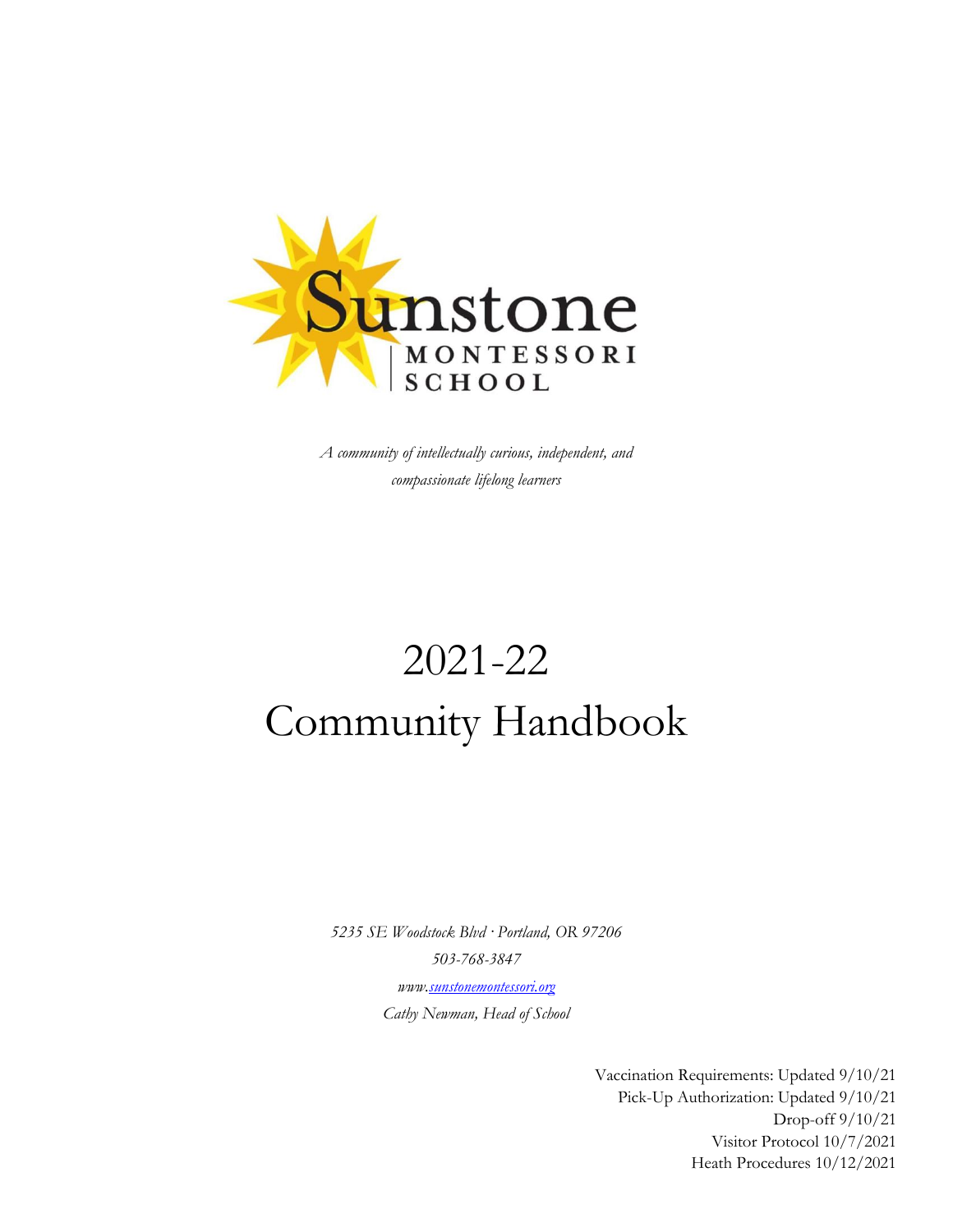## Mission

Sunstone Montessori School develops the whole child by providing an academically strong, emotionally nurturing, and socially supportive environment in accordance with AMI guidelines for Montessori education.

# Vision

`

Our vision is a community of intellectually curious, independent, and compassionate lifelong learners.

# Commitment to Diversity

Sunstone Montessori School welcomes students and staff of any race, disability, veteran status, sexual orientation, gender identity, color, nationality and ethnicity, religion, and family constellation to all programs and activities at the school. The school does not discriminate in its educational, hiring, admission, or school-administered policies. It is our goal that Sunstone Montessori School reflects the rich diversity of our community, including varied cultures, economic status, and individual or special educational needs.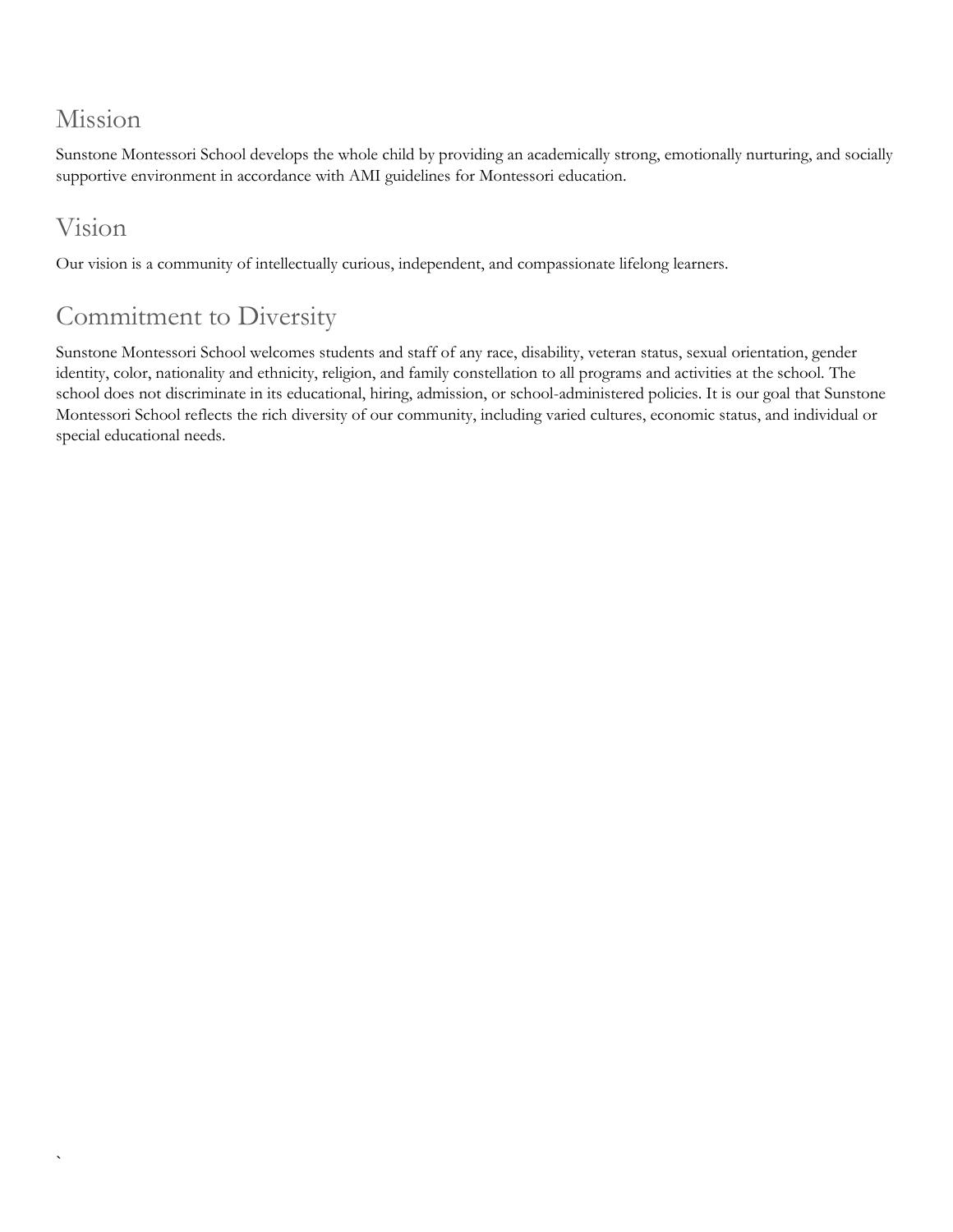# Table of Contents

 $\bar{\mathbf{v}}$ 

| <b>Calendar Highlights</b>                     | 5       |
|------------------------------------------------|---------|
| <b>Information and Procedures</b>              | 7       |
| <b>Contacting Sunstone</b>                     | 7       |
| <b>Important Numbers and Emails</b>            | 7       |
| Attendance                                     | 8       |
| <b>Extended Absences</b>                       | 8       |
| Sick Policy                                    | $\,8\,$ |
| Accidents, Illness, Medication, and Lice       | 8       |
| Drop-off & Pick-up                             | 10      |
| <b>Important Gate Note</b>                     | 11      |
| Drop-Off Procedure                             | 11      |
| Pick-Up Procedure                              | 11      |
| Late Arrival, Early & Late Pick-Up             | 12      |
| Pick-Up Authorization                          | 13      |
| Scheduled Weekly Pick-ups/Carpool Arrangements | 14      |
| Inclement Weather/Make-Up Days                 | 14      |
| Emergency Plan                                 | 15      |
| FlashAlert                                     | 15      |
| <b>Observations &amp; Conferences</b>          | 16      |
| Observations                                   | 16      |
| Conferences                                    | 16      |
| <b>Communication &amp; Participation</b>       | 17      |
| Communication                                  | 17      |
| Parents' Portal of the Website                 | 18      |
| Directory                                      | 18      |
| Community Participation                        | 18      |
| Annual Fund                                    | 19      |
| Transparent Classroom                          | 19      |
| Daily Schedule                                 | 20      |
| Morning Work Period                            | 20      |
| Snack                                          | 20      |
| Lunch                                          | 20      |
| Outdoor Play                                   | 21      |
| Afternoon Work Period                          | 21      |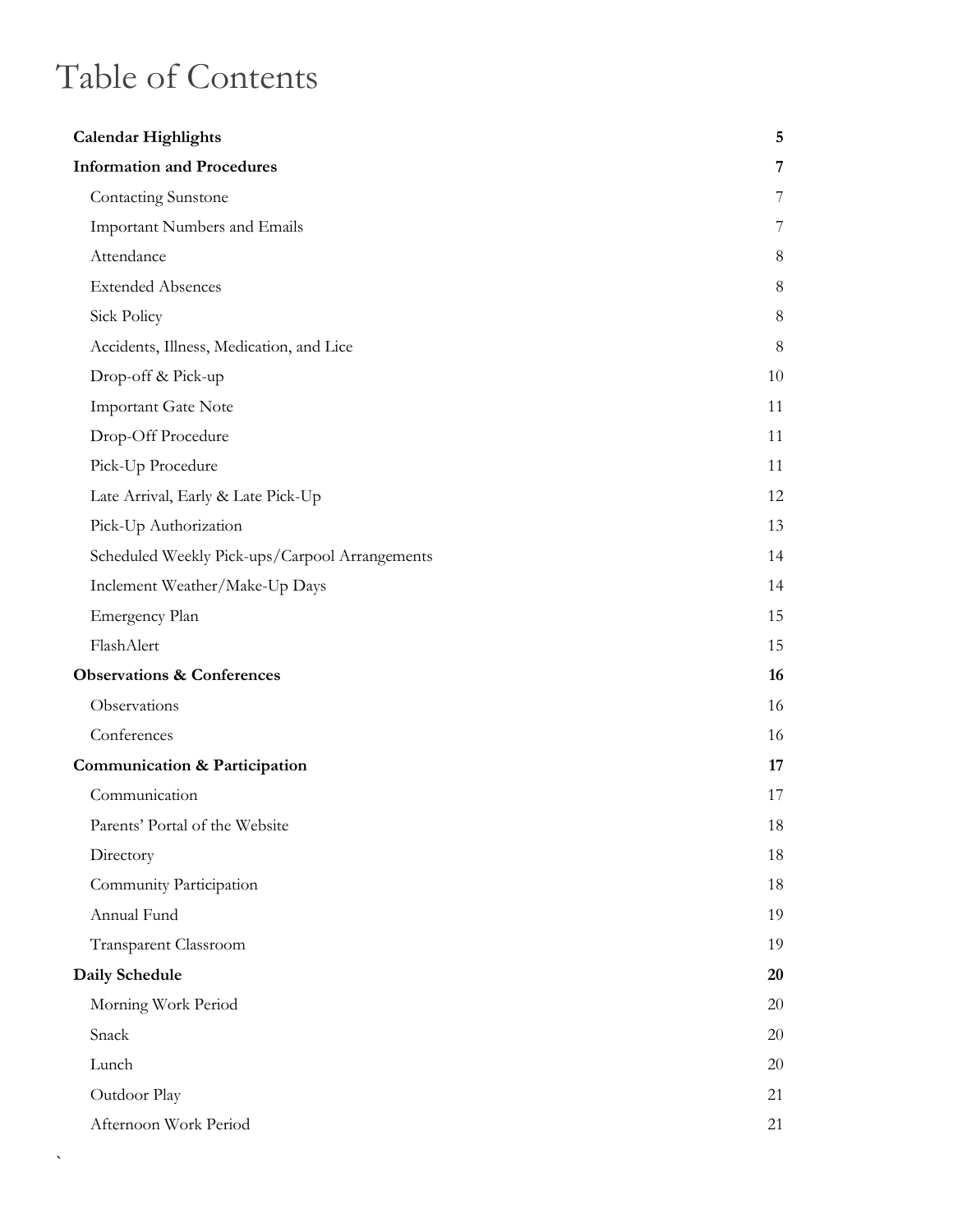| Playground Rules                                                     | 21 |
|----------------------------------------------------------------------|----|
| <b>School Policies</b>                                               | 22 |
| Bringing Things to School                                            | 22 |
| Celebrations at School                                               | 22 |
| Computers and Video                                                  | 23 |
| Dress                                                                | 23 |
| Aggressive Behavior and Discipline                                   | 24 |
| <b>Student Records</b>                                               | 25 |
| Immunization Policy                                                  | 25 |
| OCC Rights of Parents and Guardians                                  | 25 |
| Adult Conduct                                                        | 26 |
| Separation, Divorce, and Custody                                     | 26 |
| Withdrawal and Disenrollment                                         | 27 |
| <b>COVID Procedures and Policies</b>                                 | 28 |
| <b>Health Procedures for Families and Staff</b>                      | 28 |
| COVD-19 Vaccination Requirements                                     | 28 |
| General Sunstone Wellness Guidelines                                 | 28 |
| <b>Travel Quarantine Policy</b>                                      | 30 |
| Protocol if a Child Gets Sick or Exhibits Symptoms While at Sunstone | 31 |
| <b>Behaviors and Health Risk Prevention</b>                          | 31 |
| <b>Face Coverings</b>                                                | 32 |
| Sanitation                                                           | 32 |
| <b>Visitor Protocol</b>                                              | 33 |
| <b>COVID Resources</b>                                               | 33 |

`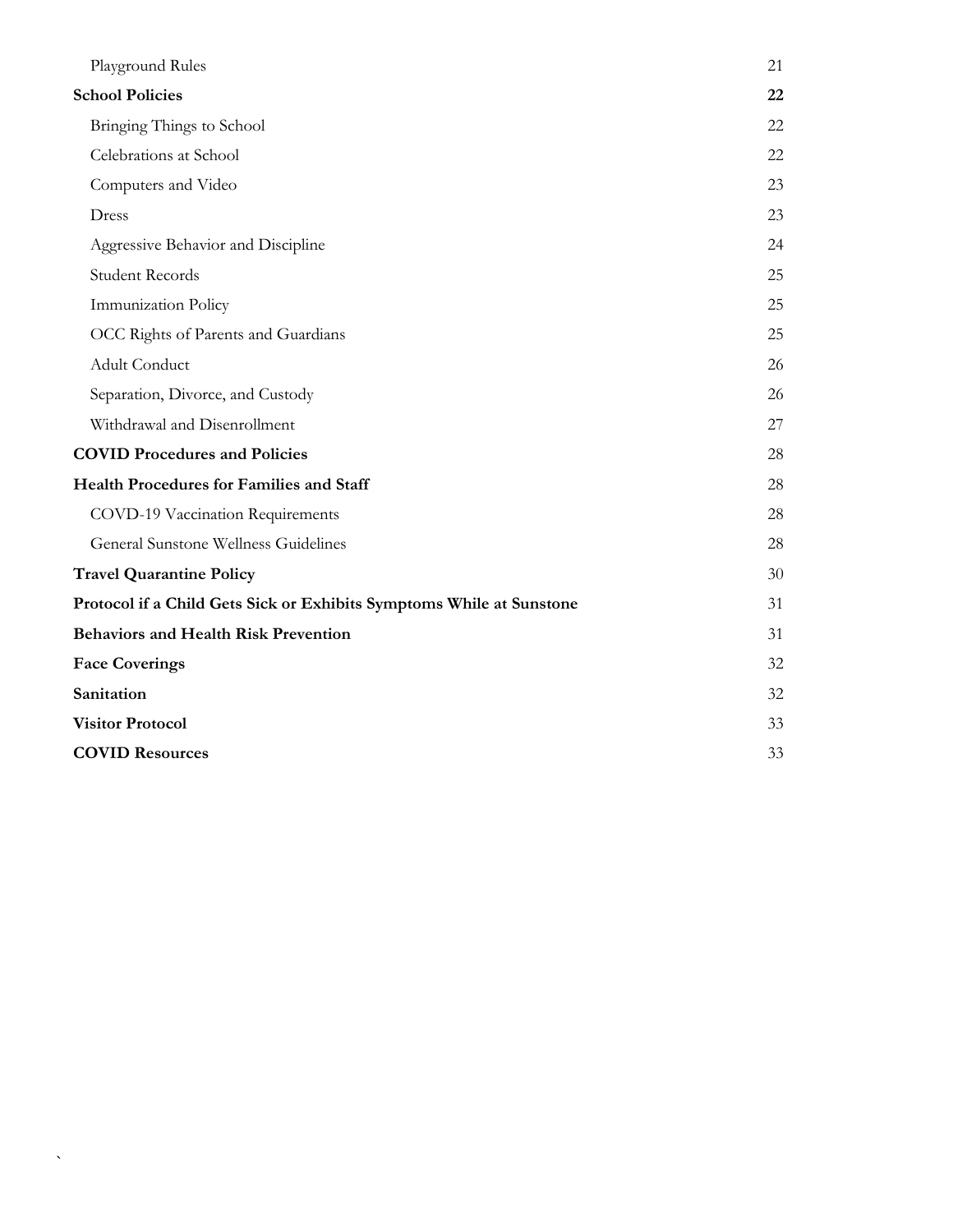# <span id="page-4-0"></span>Calendar Highlights

The following list highlights key events, NO SCHOOL days and other dates that vary from the normal daily schedule. This list does not reflect the entire school calendar of events. [Please visit the website calendar](https://sunstonemontessori.org/parents/sunstone-event/) for the complete calendar of events including details, event related sign-ups, RSVP's. The school calendar will be continuously updated throughout the year.

#### *August*

**23-Sept 3:** NO SCHOOL —Classroom Prep & Professional Development

#### *September*

**2:** Open House

**6:** NO SCHOOL—Labor Day

- **7:** First Day of School for Returning Upper Elementary 5th and 6th years, Returning Lower Elementary 2nd and 3rd years, Returning Children's House, and Returning Toddlers.
- **9:** First Day of School for Upper Elementary 4th years, Lower Elementary 1st years and all Elementary children new to Sunstone
- **14:** Back to School Night, 6:00-7:00 PM
- **25:** Fun Run & Fall Festival

#### *October*

**8:** NO SCHOOL—Professional Development & In-Service Day

**12-15:** Upper Elementary OMSI Camp

**19-20:** Photo Days

**28-29:** NO SCHOOL—Conferences—Huckleberry Open Thursday Closed Friday, Children's House and Elementary Closed Thursday and Friday

#### *November*

- **11:** NO SCHOOL—Veterans Day
- **24:** NOON DISMISSAL—Grandparents' & Special Friends' Day
- **25-26:** NO SCHOOL—Thanksgiving

#### *December*

**17:** EARLY DISMISSAL—Winter Sing/Solstice Celebration—1PM Children's House dismissal, 3PM Toddler dismissal, No Elementary Aftercare

**20-31:** NO SCHOOL—Winter Break (Optional Care Available Dec 20-23)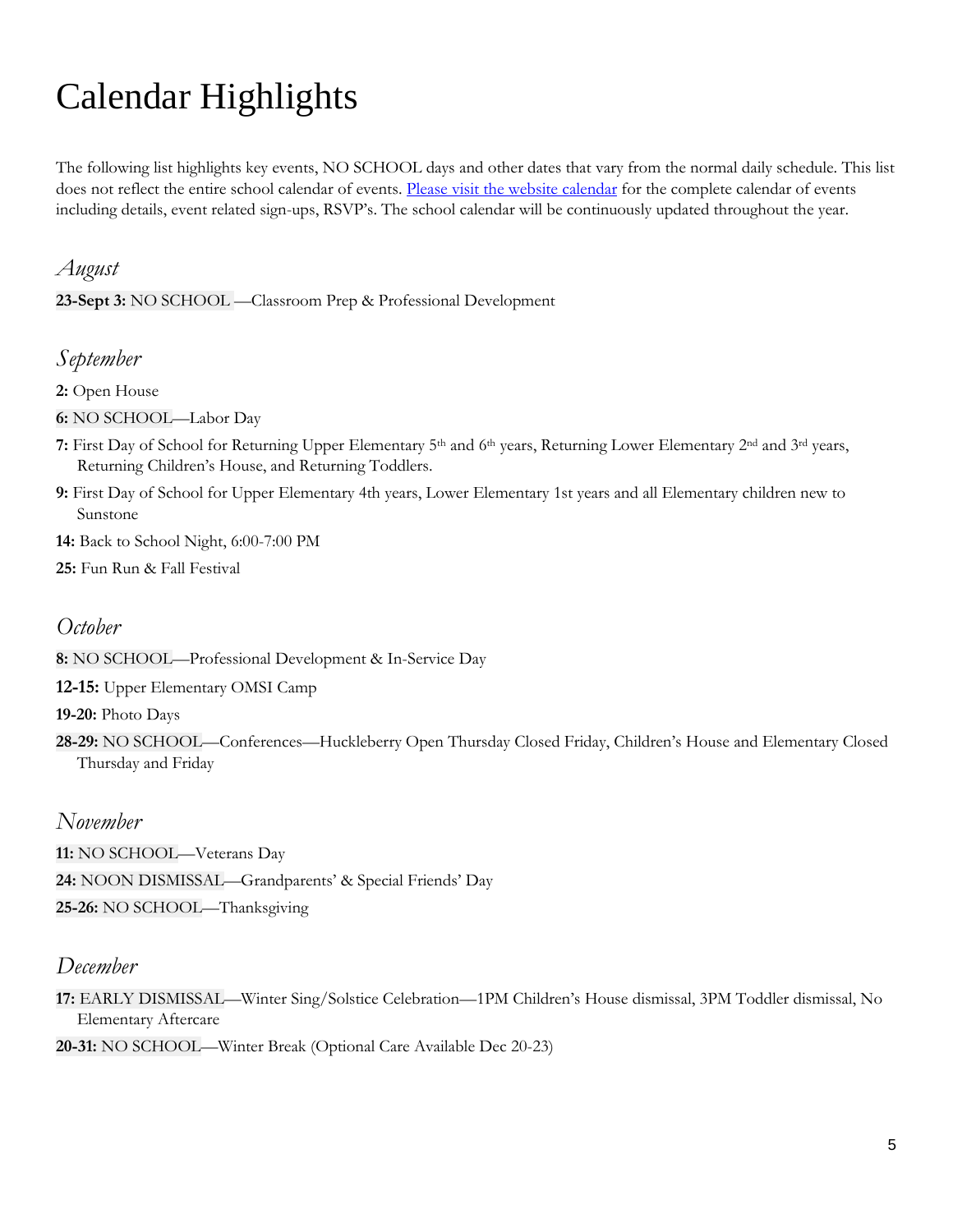#### *January*

**3:** NO SCHOOL—Professional Development and In-Service Day

**4:** Back to School

**17:** NO SCHOOL—Martin Luther King Jr. Day

### *February*

**18:** NO SCHOOL—Professional Development and In-Service Day (AMI Refresher Course) **21:** NO SCHOOL—Presidents' Day

### *March*

**17-18:** NO SCHOOL—Conferences—Huckleberry Open Thursday Closed Friday, Children's House and Elementary Closed Thursday and Friday

**21-25:** NO SCHOOL—Spring Break (Optional Care Available)

### *April*

**9:** Sunstone Gala & Auction

### *May*

**13:** NO SCHOOL—Professional Development and In-Service Day **30:** NO SCHOOL—Memorial Day

### *June*

**17:** Last Day of School **20-24:** NO SCHOOL—In-Service Days: All programs closed for classroom clean up **27:** First Day of Summer Programs (CH, TD and EL)

### *July*

**4:** NO SCHOOL—Independence Day

You can find the complete calendar, details, and event related sign-ups, RSVP's, and Community Participation opportunities on our **[website calendar](https://sunstonemontessori.org/parents/sunstone-event/)**.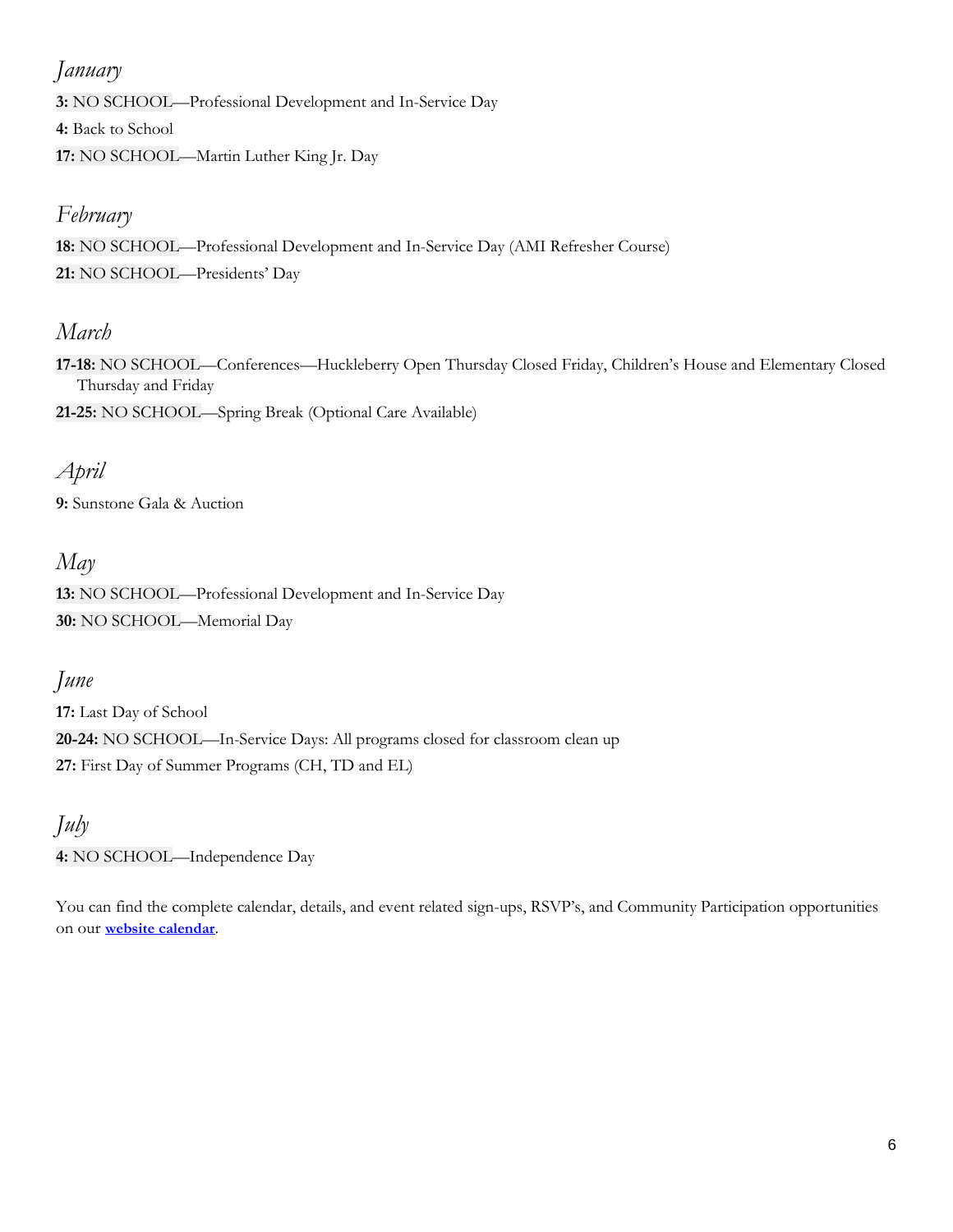# <span id="page-6-0"></span>Information and Procedures

# <span id="page-6-1"></span>Contacting Sunstone

**Telephone:** Call 503-768-3847 between 7:30am and 5:30pm. Guides and assistants are generally not available to speak on the phone during class time and can best be reached via email, but time-sensitive messages may be left with the office. If you reach voicemail, please leave a detailed message.

**Email:** The [staff](https://sunstonemontessori.org/11850-2/) directory is published in the parent's portal of the website under "Directories." Email is an effective way to communicate when an immediate response is not necessary. Sunstone's email follows the pattern: **first-initial-last[name@sunstonemontessori.org](mailto:name@sunstonemontessori.org)**, without the hyphens.

**In Person:** Administrative staff are usually available during the school day. You are welcome to stop by the office anytime between 8:30am-5:30pm, M-F. If you need to schedule an appointment with a specific admin, please email or call ahead to confirm their availability. To meet with a Guide in person, please arrange an after-school time via email.

**Drop Off a Note:** Feel free to leave a note in the office for any staff member and the admin will see that it gets to the right person promptly.

## <span id="page-6-2"></span>Important Numbers and Emails

**Office:** 503-768-3847

**Attendance:**  [attendance@sunstonemontessori.org](mailto:attendance@sunstonemontessori.org)

**Order a Sack Lunch:** *(place order by 9:00am day of and \$5 per lunch will be billed to you)*

[kitchen@sunstonemontessori.org](mailto:kitchen@sunstonemontessori.org)

#### **Schedule an Observation:** Observations are on hold.

Administrative Assistant, Sara MacRae, [smacrae@sunstonemontessori.org](mailto:smacrae@sunstonemontessori.org)

#### **General School Operations and Policy Inquiries:**

Head of School, Cathy Newman[, cnewman@sunstonemontessori.org](mailto:cnewman@sunstonemontessori.org) Operations & Development Manager, Shanda Tryon, stryon@sunstonemontessori.org

#### **Program, Student and Classroom Inquiries:**

**First:** Child's Guide *(first initial last [name@sunstonemontessori.org,](mailto:name@sunstonemontessori.org) no spaces)* **Second:** Head of School, Cathy Newman, **cnewman@sunstonemontessori.org** 

#### **Financial Inquiries, Billing, Contracts, Tuition, Financial Aid:**

Business Manager, Dee Kuns, [dkuns@sunstonemontessori.org](mailto:dkuns@sunstonemontessori.org)

#### **Weekly Communications, Email, Transparent Classroom, Sunstonian, Website, Social Media, Advertising/Marketing:**

Communications Manager, Monica Wright, [mwright@sunstonemontessori.org](mailto:mwright@sunstonemontessori.org)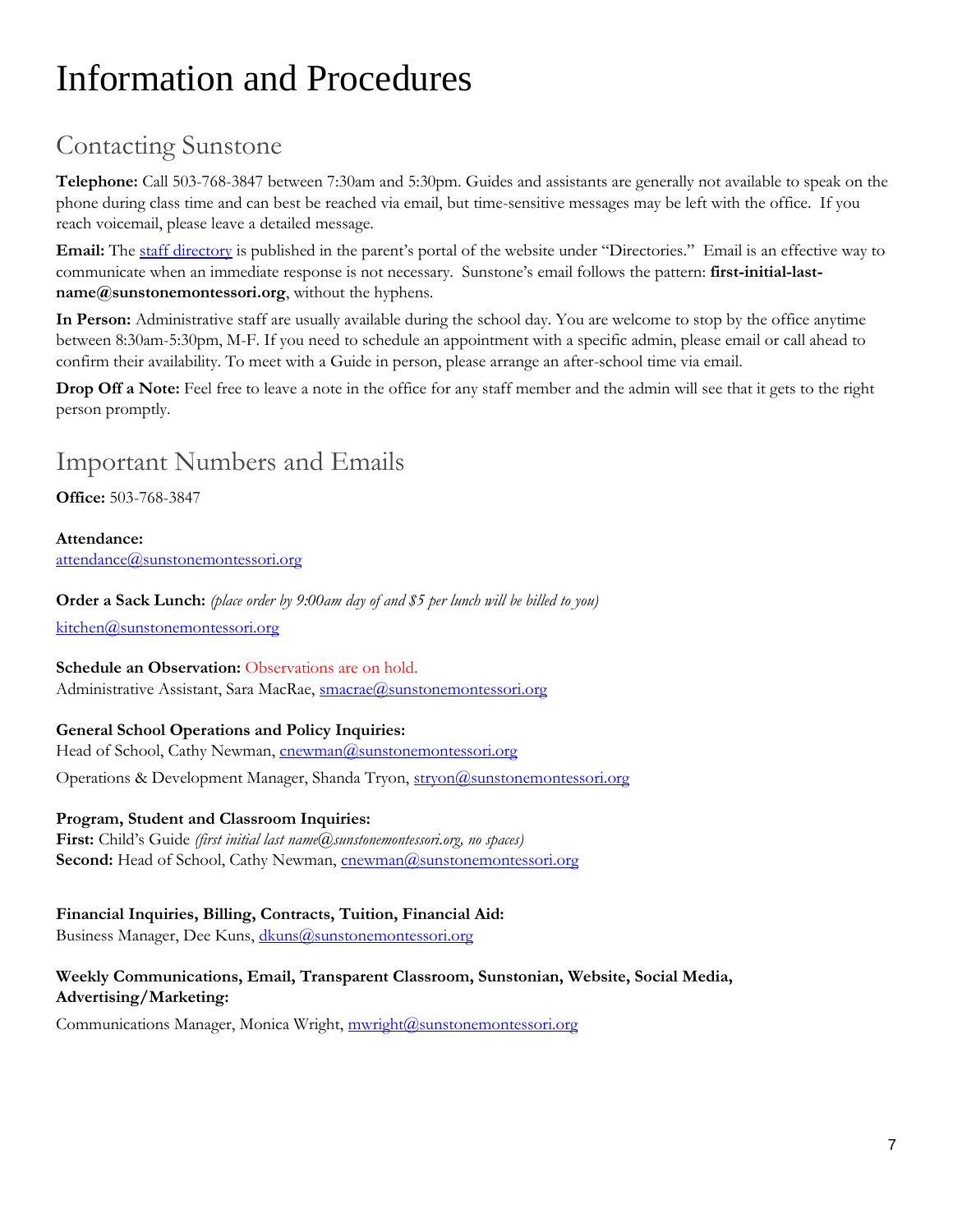# <span id="page-7-0"></span>Attendance

#### **Email:** [attendance@sunstonemontessori.org](mailto:attendance@sunstonemontessori.org)

#### **Phone:** 503-768-3847

If your child will be absent, tardy, or needs an early pick-up, please email attendance and your child's Guide, or call the office. Consistent attendance and on-time arrival is vital to the success of your child's experience at Sunstone. The school will contact you in the morning if your child is absent and we have not heard from you by 9:00am.

#### **Note: Toddler/Children's House families, please see your late arrival policy on page 8 & 9.**

# <span id="page-7-1"></span>Extended Absences

In cases of extended absences, please email attendance and your child's Guide with as much notice as possible, and let them know the timing and duration of the absence.

### Illnesses

If your child is ill, please email attendance and your child's Guide, or call the office, so that we can alert other families of contagious conditions and take preventative measures in the classroom. We will notify families of communicable conditions such strep throat, head lice, chickenpox and other childhood diseases.

# <span id="page-7-2"></span>Sick Policy

#### IMPORTANT NOTE: Please see the COVID Procedures and Policies section for all procedures and policies related to COVID.

Children with communicable diseases (including serious colds, sore throats, persistent coughs, rash, conjunctivitis/excessive eye discharge, excessive mucus, and other conditions) or who have vomited, had diarrhea, or had a fever over 100 degrees, **must be kept at home until they are symptom free without medication for 24 hours**. Being in a community is much more demanding than being at home. A child who seems well at home may deteriorate quickly at school, requiring an early pickup. Children who are unable to participate in normal class activities or outdoor play time should be kept home.

Children unable to participate in normal class activities may be sent home at the discretion of your child's Guide. In this case, parents will be contacted and asked to pick up their child within 30 minutes. If you will not be able to pick up your child in 30 minutes, please provide attendacne@sunstonemontessori.org with a contact who can.

#### **Important Note for Toddler Families:**

Parents of toddlers should anticipate their child will miss about four weeks of every calendar year due to illness. Please plan accordingly. Children recover faster if they are given adequate time to rest at home. Toddlers who are unable to nap due to coughing or congestion may require early pick up at 3:00pm.

# <span id="page-7-3"></span>Accidents, Illness, Medication, and Lice

**Accidents:** Minor injuries will be addressed at school, and you will receive an Accident Report describing the incident. If your child is seriously injured at school, we will contact you or your emergency contact immediately.

**Illness:** If your child becomes ill at school, has diarrhea, vomiting, or a fever of 100 degrees, or cannot participate in normal class activities, we will contact you, or if you are unable to be reached, an emergency contact, for immediate pick up. We will help your child feel comfortable until they are able to be picked up.

Serious Accidents or Illnesses: If necessary, we will call 911 or transport your child for emergency care.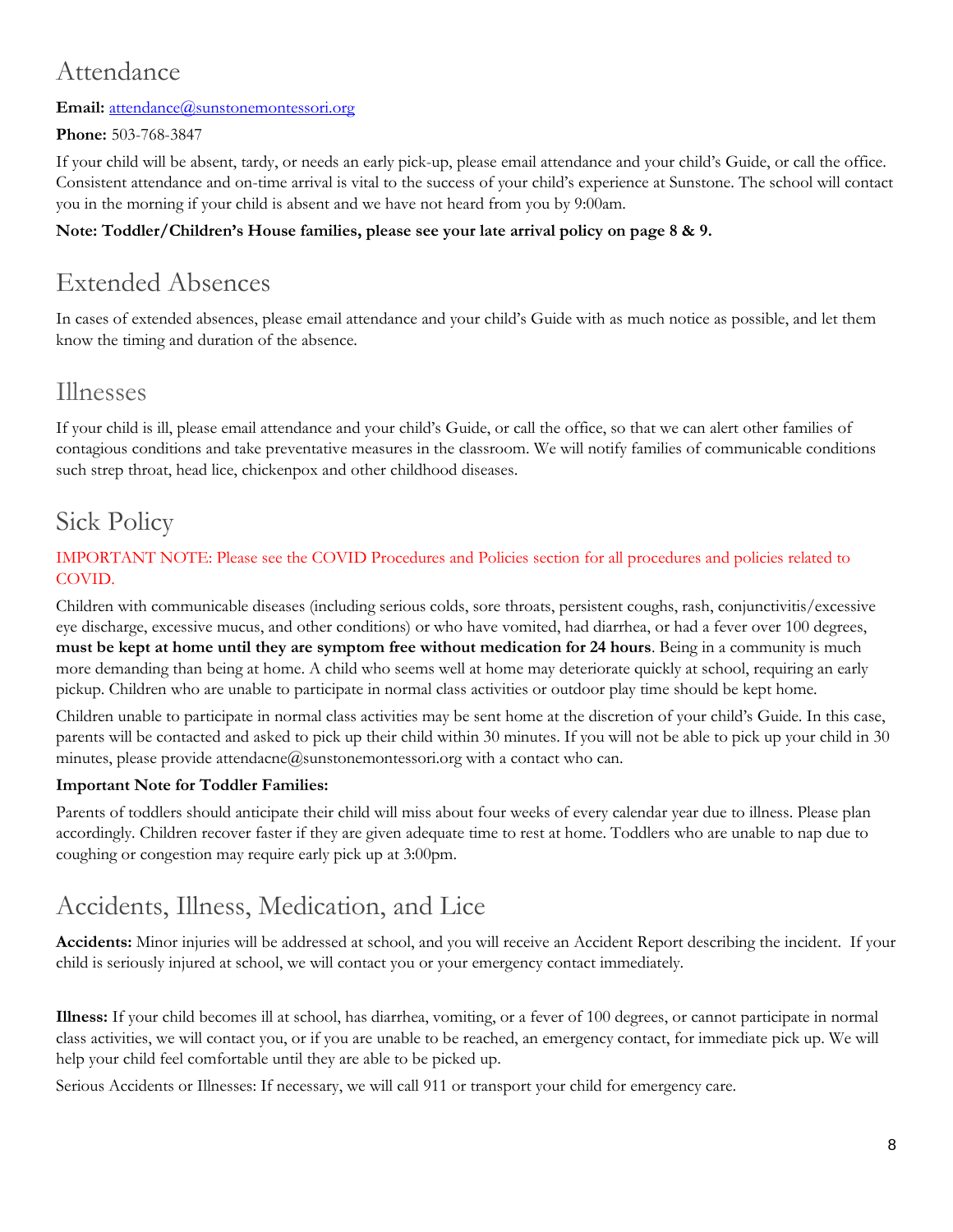**Medication:** If your child needs to take medication, whether prescription or "over the counter," during the school day, you must fill out a Medication Authorization Form in Transparent Classroom. To fill out the form [login to Transparent Classroom](https://www.transparentclassroom.com/souls/sign_in?locale=en) click on "ToDo," and click on Medication Authorization Form. If you do not see the form please let us know and we will assign it to you.

Children are not permitted to administer their own medication, vitamins, or pain relievers. Medication needs to be in its original container with your child's first and last name clearly labeled on it.

**Head Lice:** Head lice are a common concern in schools everywhere. Head lice can be extremely inconvenient and timeconsuming to treat, and can cause discomfort, but they do not cause or spread disease. We follow the most current recommendations of the county Health Department in these situations.

- Prevention: Sunstone employs a head lice screening and removal service called Lice Lab to check the heads of all children three times a year. **Due to COVID this may be suspended this year.**
- Lice at School: If live lice or nits are observed on a child at school, we will contact parents immediately and the child must be picked up and treated. You may treat your child at home or have them treated professionally. However, before children can return to school, they must be checked and cleared by Lice Lab or another lice removal business. All Sunstone families will be alerted that lice have been observed, and all children may be checked for lice as the situation warrants.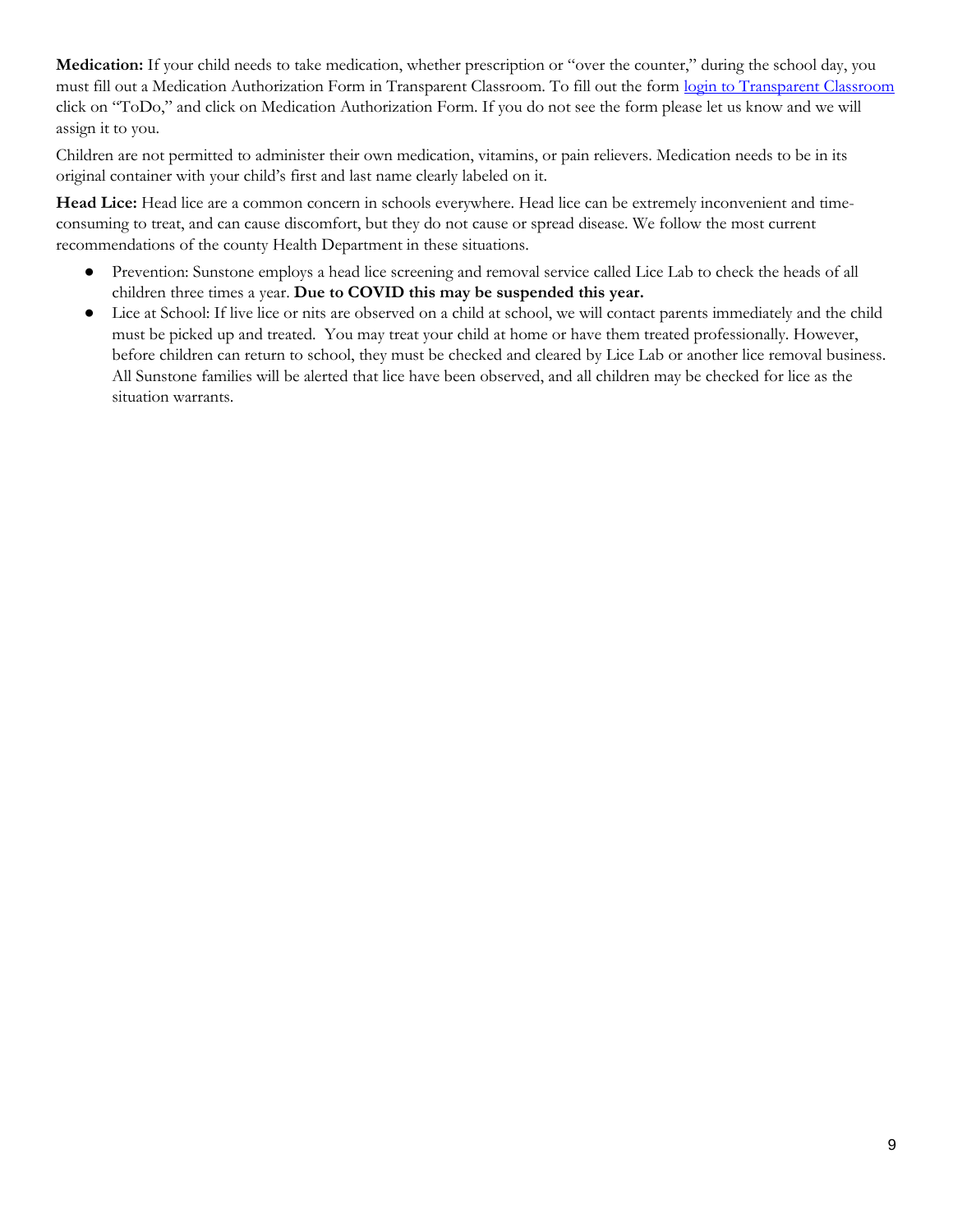# <span id="page-9-0"></span>Drop-off & Pick-up

The CDC recommends the same parent or designated person drop-off and pick-up the child every day. If possible, older people such as grandparents or those with serious underlying medical conditions should not be the designated person because they are more at risk for severe illness from COVID-19.

To minimize contact with the staff and other children, drop-off and pick-up will occur with minimal contact.

**Face coverings are required on campus for anyone age 3 years or older** (and 2 year olds if it is doable and tolerable), **both indoors and outdoors including the parking lot, playground, and courtyard. Please respect and practice physical distancing while on school grounds, including on sidewalks, in parking lots, and in the courtyard.**

# Drop-off Map

**IMPORTANT**: Traffic is ONE WAY (eastward) along Knight St. during drop-off.

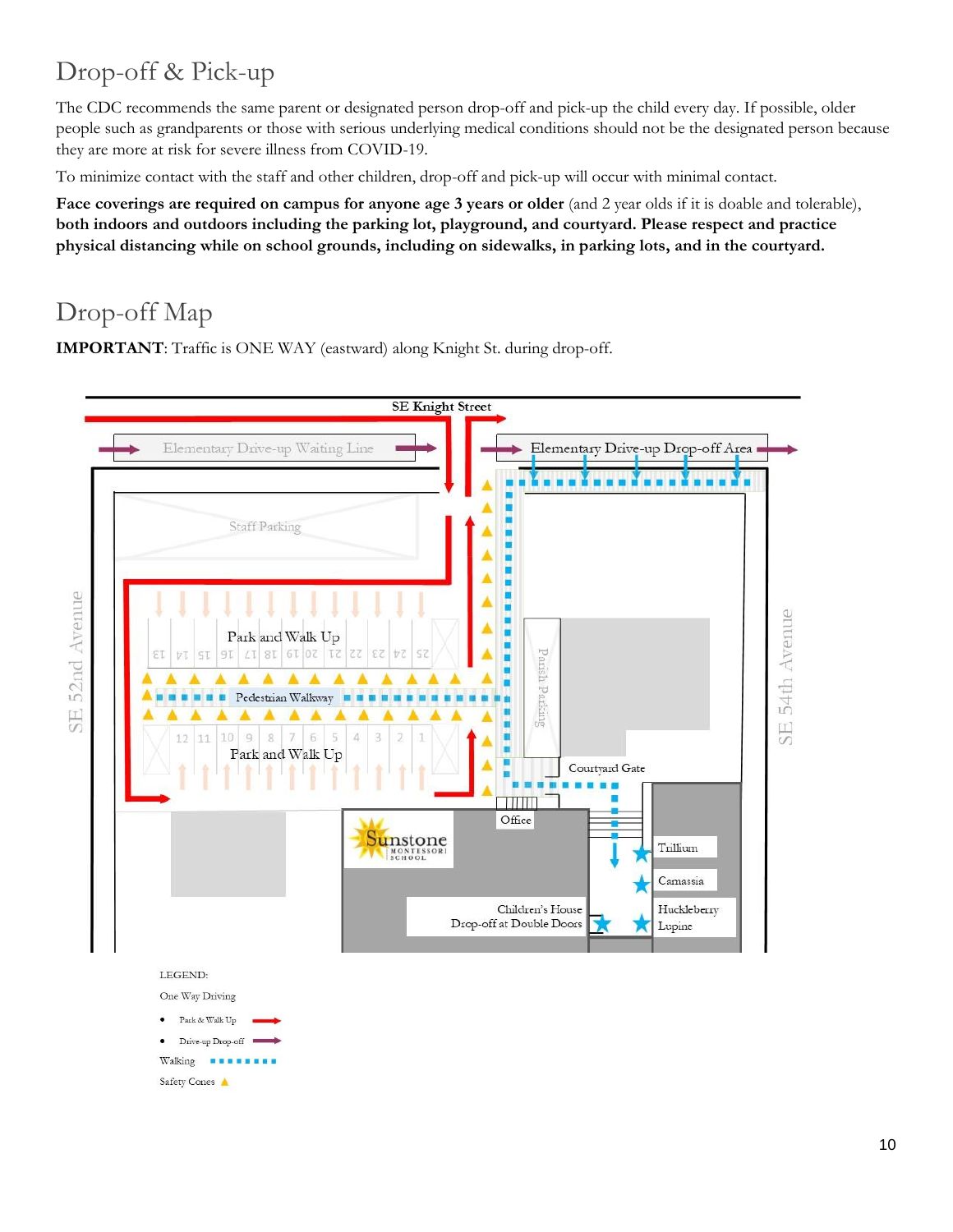# <span id="page-10-0"></span>Important Gate Note

The courtyard **gate will be open from 7:30-8:30 am and again from 3:00-3:15 pm.** If the courtyard gate is closed, please push the button to the RIGHT OF THE GATE, and a staff member will release the gate lock or meet you at the gate.

# <span id="page-10-1"></span>Drop-Off Procedure

#### **7:30-8:00 am Beforecare**

Beforecare will be held in the classrooms. Children with contracted beforecare may arrive between 7:30 and 8:00 am. Please park in the parking lot and walk your child through the courtyard gate to their classroom door. Please knock on their classroom door and wait for staff to greet you. You can say your goodbyes at the door.

#### **8:00-8:20 am School Day Drop-Off**

#### **Drop-off is 8:00-8:20 am. Please make every attempt to arrive within the drop-off window so that your child is ready to start their day in the classroom at 8:30 am.**

- **Toddler** families can park in the parking lot and walk their child through the courtyard gate to their classroom door. Please knock on the classroom door and wait for staff to greet you. You can say your goodbyes at the door.
- **Children's House** families can park in the parking lot and walk their child through the courtyard gates to the double doors at the SW corner of the courtyard. A staff member will greet your child and you can say your goodbyes at the double doors.
- **Elementary** families can use the drive-up drop-off lane along SE Knight St. (See map above).
	- o SE Knight street is ONE-WAY ONLY during drop-off Eastward from 52nd to 54th.
	- o Please enter SE Knight St. from 52nd Ave and form ONE car lane along the curb of Knight St. (school side).
	- o **Pull forward as far as you can along the curb, being sure to keep the parking lot driveway clear!**
	- o **Parents please stay in your cars**.
	- o **The drop-off area is between the eastern edge of the parking lot driveway and the corner of 54th Ave. ONLY.** Children may not get out of their cars west of the parking lot driveway.
	- o Children exit cars on the SIDEWALK SIDE ONLY. Staff will be present to assist.
	- o Children will walk across the parking lot in the cordoned off PEDESTRIAN LANE and go directly into their classroom. **Running in the parking lot is not permitted.**

## <span id="page-10-2"></span>Pick-Up Procedure

#### **1:00 pm Dismissal**

- If your child is contracted for a 1:00 pm dismissal you can pick-up between 1:00-1:15 pm.
- Please park in the parking lot and wait **outside** the courtyard gate.
- Staff will bring your child to you.

#### **3:00 pm Dismissal**

- Pick-up is 3:00-3:15 pm in the courtyard. Please park in the parking lot. **Please be very mindful of safe physical distancing while on campus and in the courtyard. Do not crowd the door ways. Please be respectful and wait your turn at a safe physical distance.**
- **Toddlers will be dismissed from their classroom.** Parents please knock on the classroom door and wait outside for staff to dismiss your child to you. Please give each other plenty of space and wait your turn at a safe physical distance.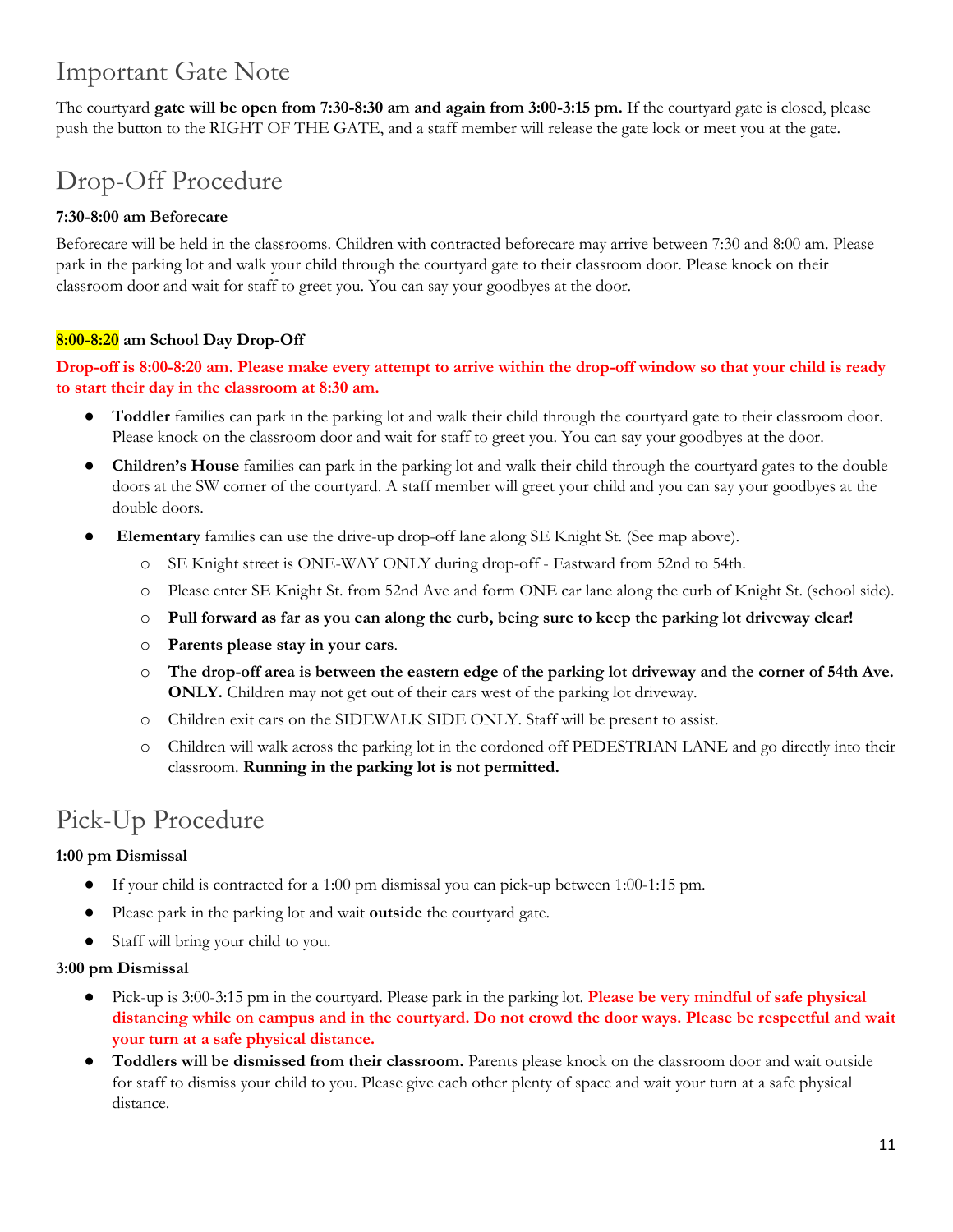- **Children's House students will be dismissed from the gym foyer.** Parents please wait in the courtyard outside of the gym foyer and staff will dismiss your child to you. Please give each other plenty of space and wait your turn at a safe physical distance.
- **Elementary students will be dismissed from their classrooms.** Parents please go, one at a time, up to the classroom door window and wait until you have made eye contact with a staff member. Once you have made eye contact, please move away from the classroom entry and wait in the courtyard for your child to be dismissed. Please give each other plenty of space and wait your turn at a safe physical distance.

#### **Aftercare Dismissal**

- Pick-up is  $3:15-5:30$  pm
- All families can park in the parking lot and walk to their pick-up location. Staff will dismiss children after visual confirmation of the child's designated pick-up person.
- Children may be on the playground, in the courtyard, in the gym, or in the classroom. Please check the playground first on your way in.
- To enter the courtyard gate, please press the button to the RIGHT OF THE GATE and a staff member will release the gate lock.

## <span id="page-11-0"></span>Late Arrival, Early & Late Pick-Up

**Email:** [attendance@sunstonemontessori.org](mailto:attendance@sunstonemontessori.org) and your child's Guide with as much notice as possible.

**Please make every attempt to arrive on time and schedule appointments outside of the school day.**

Our school policy considers what supports the most consistent and peaceful environment, the success of the individual child, and what is best for the classroom community as a whole.

Children who arrive late typically have a hard time transitioning into the flow of the classroom and engaging with activities. A late arrival is also disruptive to the other children in the classroom community. Your child will thrive with a consistent on-time schedule in which they are able to start their day with the rest of their classmates.

### Late Arrival 8:30-9:00 am

When you arrive, please bring your child to the admin office (down the stairs opposite the gate). You will sign your child in and a staff member will escort them to their classroom.

### Late Arrival after 9:00 am

- **Huckleberry:** If you cannot drop your child off by 9:00 am, please email attendance, and your child's Guide with as much advance notice as possible, to arrange a time for your child to join the classroom. When you arrive please bring your child to the office (down the stairs opposite the gate), sign your child in, and a staff member will escort them to their classroom.
- **Butterfly, Honeybee, Hummingbird:** If you cannot drop your child off by 9:00 am, please email attendance and your Child's Guide with as much advance notice as possible and wait until the window of time from 12:00-12:45 pm to bring your child to school (provided your child is here until 3:00 pm). The Children's House will be playing outside after lunch during this time and your child can join us with ease. Please have your child fed and bring your child to the office. A staff member will escort your child to join their class on the playground.
- **Elementary:** Please email attendance and your Child's Guide with as much advance notice as possible. When you arrive please bring your child to the office (down the stairs opposite the gate), sign your child in, and a staff member will escort them to their classroom.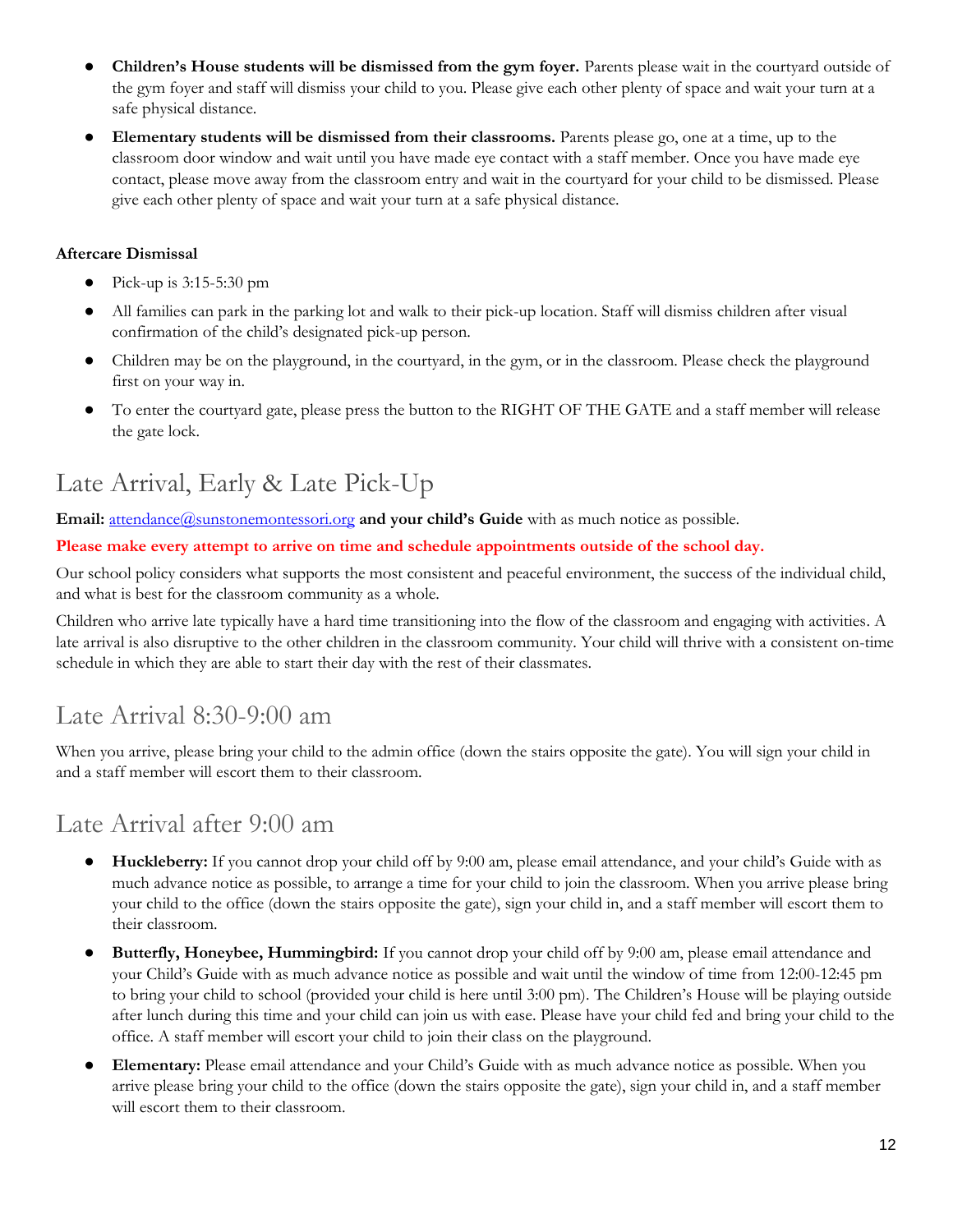# Late Arrival for Appointments

If your child requires an appointment, please contact your child's Guide well in advance to coordinate a schedule that best supports your child and the rest of the classroom community.

# Late Arrival for Support Services

If your child has regular appointments for support services (such as occupational therapy or speech), please contact your child's Guide to coordinate a schedule that best supports your child and the rest of the classroom community.

# Early Pick-up

- **Toddler and Children's House:** Please email attendance and your child's Guide with as much notice as soon as possible. If your child has an afternoon appointment or needs to be picked up before 3:00pm for any reason, they are welcome to come for the morning work cycle and be dismissed at 12:00pm (Toddler) or 1:00pm (Children's House). You can pick your child up in the office.
- **Elementary:** If your child needs to be picked up before 3:00 pm for any reason, please email attendance and your child's Guide, as soon as possible. You can pick up your child in the office.

# Late Pick-Up

If you know you will be late, please contact attendance,  $\frac{$ ttendance $\alpha$ sunstonemontessori.org, or call the office, 503-768-3847.

#### **3:15-3:30 pm:**

● Students who are not contracted for Aftercare can be picked up in the office between 3:15-3:30 pm.

#### **3:30-5:30 pm:**

● Students who are not contracted for Aftercare and who are not picked up by 3:30 pm will be signed into Aftercare, and parents will be billed the Aftercare drop-in rate, \$40. Parents can pick their child up from Aftercare when they arrive.

#### **Aftercare:**

● Families will be charged \$5/minute/child after 5:30 pm.

# <span id="page-12-0"></span>Pick-Up Authorization

**Email:** [attendance@sunstonemontessori.org](mailto:attendance@sunstonemontessori.org)

**Phone:** 503-768-3847

#### **Proof of COVID-19 Vaccination (or a medical or religious exemption) is required for anyone on campus who is of vaccination age.**

According to state licensing requirements, **we can release students only to parents, legal guardians, and persons listed on the pick-up authorization section of your child's Emergency Information Form** in [Transparent Classroom.](https://www.transparentclassroom.com/souls/sign_in?locale=en) We must also have verbal or written permission, from a parent or legal guardian of the child being picked up, **each time** we release a child to someone other than his/her parent or legal guardian.

If the person picking up isn't on your authorized pick-up list and we don't have verbal or written permission, we cannot release your child.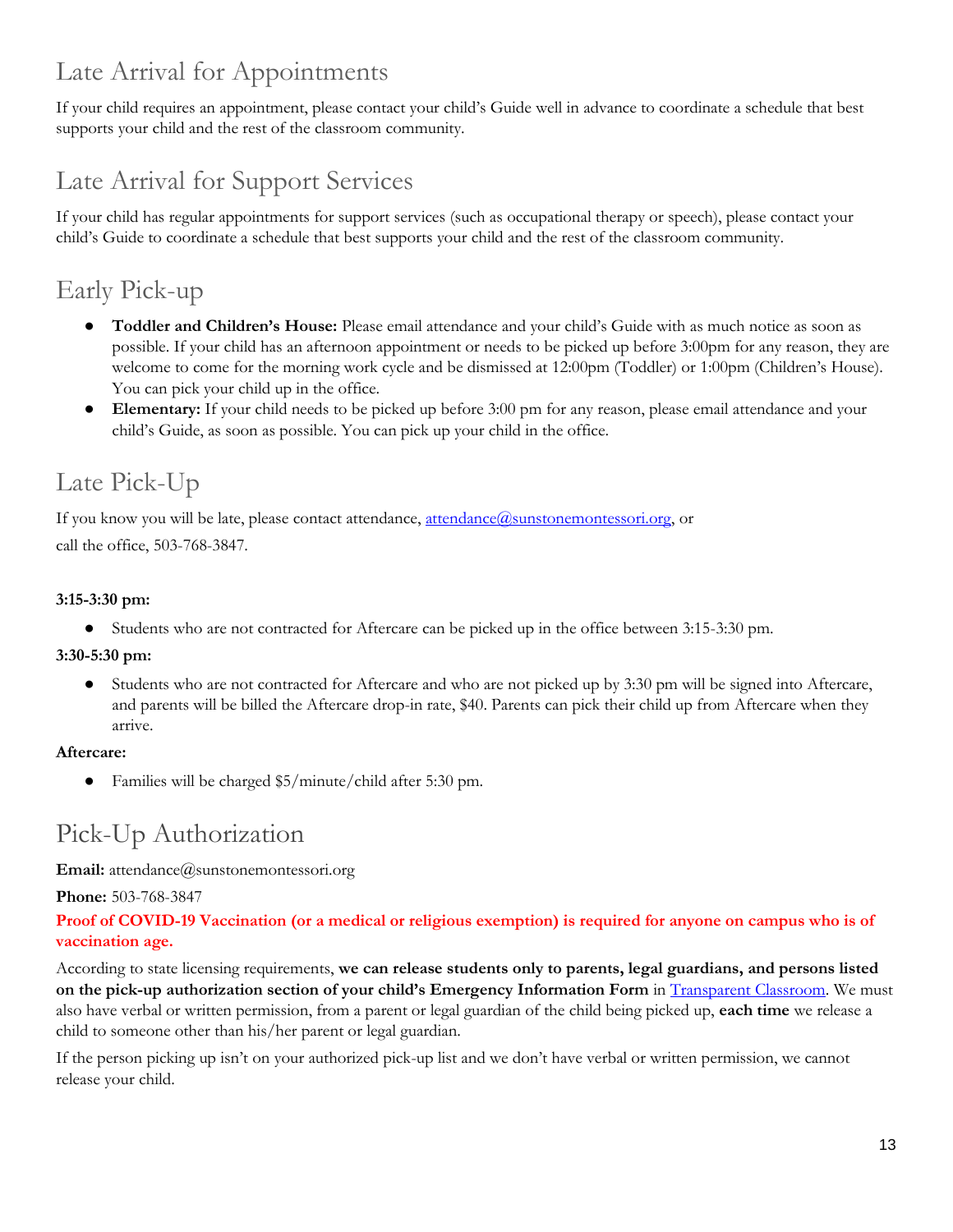Please note that in the case of joint custody, both parents need to give permission to add adults to a child's pick-up list. Sunstone cannot release a child to anyone not approved by both custodial parents.

**To add a new person to your authorized pick-up list** [email attendance](mailto:attendance@sunstonemontessori.org) and we will assign you a form in Transparent Classroom to fill out.

**To release a child to someone on your authorized pick-up list:**

- [Email attendance](mailto:attendance@sunstonemontessori.org) or call the office, 503-768-3847, each time to give verbal permission for pick-up. **Scheduled weekly pick-ups or carpool arrangements are excepted from this rule.** (Please see the *scheduled weekly pick-up* section below.)
- If your authorized pick-up person is not a parent of a child at Sunstone, please have them come to the office before the first time they pick-up. Staff will check and copy their ID and **their proof of COVID-19 vaccination (or medical/religious exemption**) and direct them to the appropriate pick-up station. Once they have been checked, they no longer need to come to the office prior to picking up your child.
- Please explain our dismissal procedures to anyone who will pick up your child, prior to them picking up, in order to avoid any confusion.

# <span id="page-13-0"></span>Scheduled Weekly Pick-ups/Carpool Arrangements

#### **Email:** [attendance@sunstonemontessori.org](mailto:attendance@sunstonemontessori.org)

**Phone:** 503-768-3847

If you have a person other than a parent or legal guardian pick up your child on a regular basis, you can schedule a regular weekly pick-up or carpool arrangement with attendance.

For regular pick-ups and/or carpool arrangements, email attendance with a schedule including days, times, and the adults and children involved. Once your child is scheduled and listed on the regular pick-up list, they are set for the year and you need only email attendance or call the front desk if the standing scheduled pick-up changes.

# <span id="page-13-1"></span>Inclement Weather/Make-Up Days

For school closures, delays and schedule changes due to inclement weather, we follow the Portland Public School's (PPS) district wide schedule. **Sunstone will send out a whole school email announcement and post a FlashAlert** (see below) **if school is closed, delayed or otherwise has a schedule change.** Our greatest concern is for the safety of you and your child. Regardless of our schedule, please feel free to keep your children home if you feel conditions are not safe.

#### **PPS closures and schedule changes are available at:**

**web:** www.oregonlive.com/closures/#PDX **radio:** KEX 1190 AM or KOPB 91.5 FM **television:** KATU Channel 2 for listings by 7:00am **for PPS text message alerts:** simply text @portlandschools to 23559

#### **Inclement Weather Guidelines:**

- **All programs will follow the same schedule for inclement weather delays.**
- If Portland Public Schools announces a *school closure* for weather-related reasons, we will also be closed.
- If Portland Public Schools announces an *early closing* for weather-related reasons, we will also close early.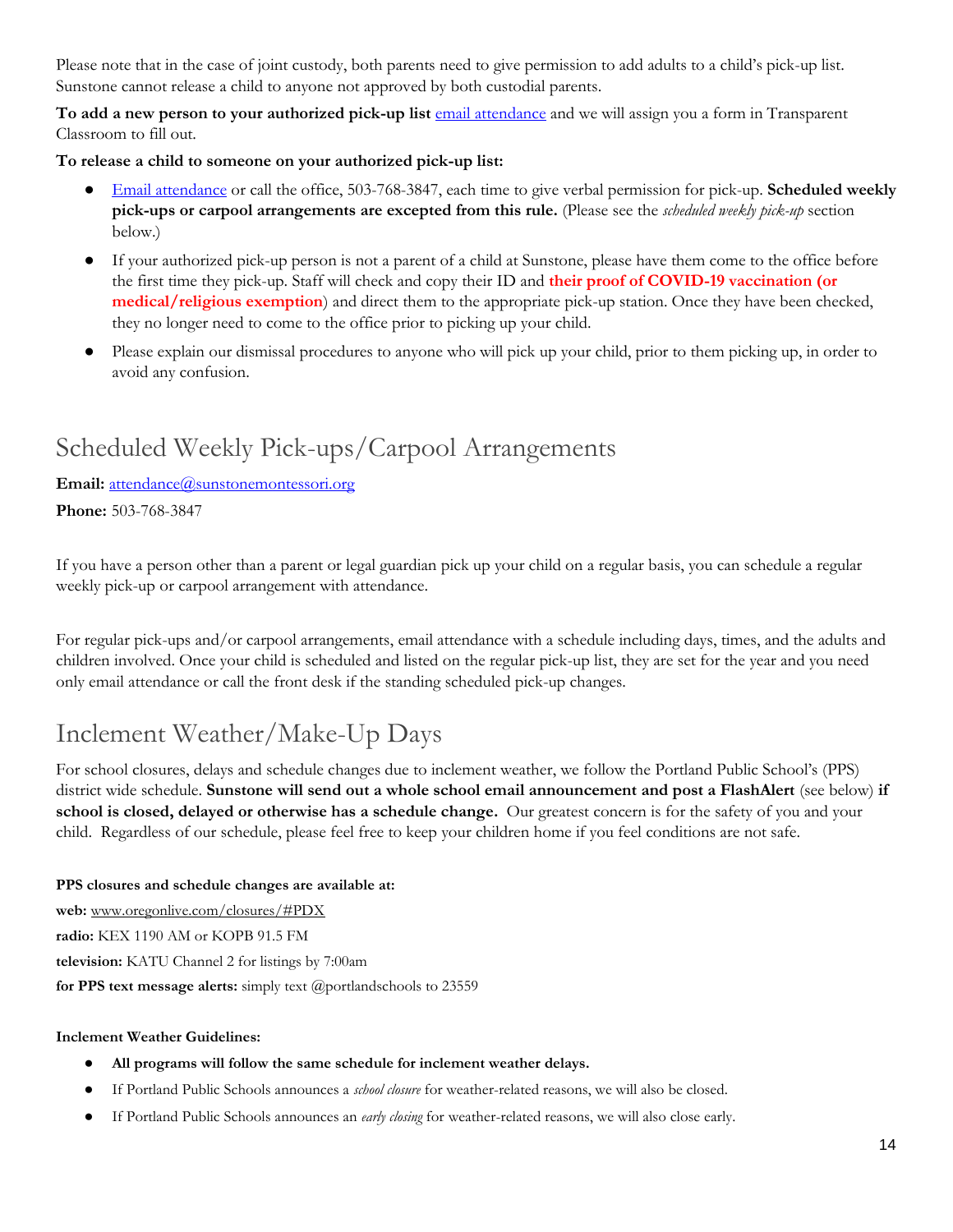If Portland Public Schools announces a *delayed opening* for weather-related reasons, we will also have a delayed opening, i.e., for a two-hour delay – school would begin at 10:30am with drop off from 10:00am-10:30am for all programs.

#### **Make-Up Days:**

We will begin to make up inclement weather days once we have had four days of closure. **After four days**, for any additional day that we are closed due to inclement weather, we may add additional days to the end of the school year. We do not make up for late openings or early closures. *As a reminder, there are no refunds for tuition and fees for missed days due to inclement weather.*

### <span id="page-14-0"></span>Emergency Plan

If an evacuation of the school facility is necessary, our planned assembly places are the parking lot, playground, and Woodstock Park. In the case of an earthquake, we will assemble in the parking lot and move to the playground or Woodstock Park as necessary. We will connect with families using cell phones. Sunstone has developed a detailed emergency plan with contingencies for illness, accident, fire, earthquake, local hazard, lockout/lockdown, and evacuation.

[See the full plan](https://sunstonemontessori.org/parents/sunstone-handbook/flashalert-emergency-plan/) on the parents' portal of the website.

### <span id="page-14-1"></span>FlashAlert

**Subscribe Now:** <https://www.flashalert.net/id/sunstone>

Sunstone families should subscribe to the Sunstone FlashAlert channel, as it will be our primary way to communicate any emergencies, inclement weather, school closures, delays, early pick-ups and more. Once you are subscribed you will automatically receive emails alerting you to and updating you on any emergency situations or inclement weather communications directly related to Sunstone.

#### **Get the App**

After you are subscribed, we highly recommend that you get the FlashAlert messaging app for your smartphone. The app is free, easy to install, will sync with your Sunstone FlashAlert account, and will flash an alert on your phone's screen without you having to check your email.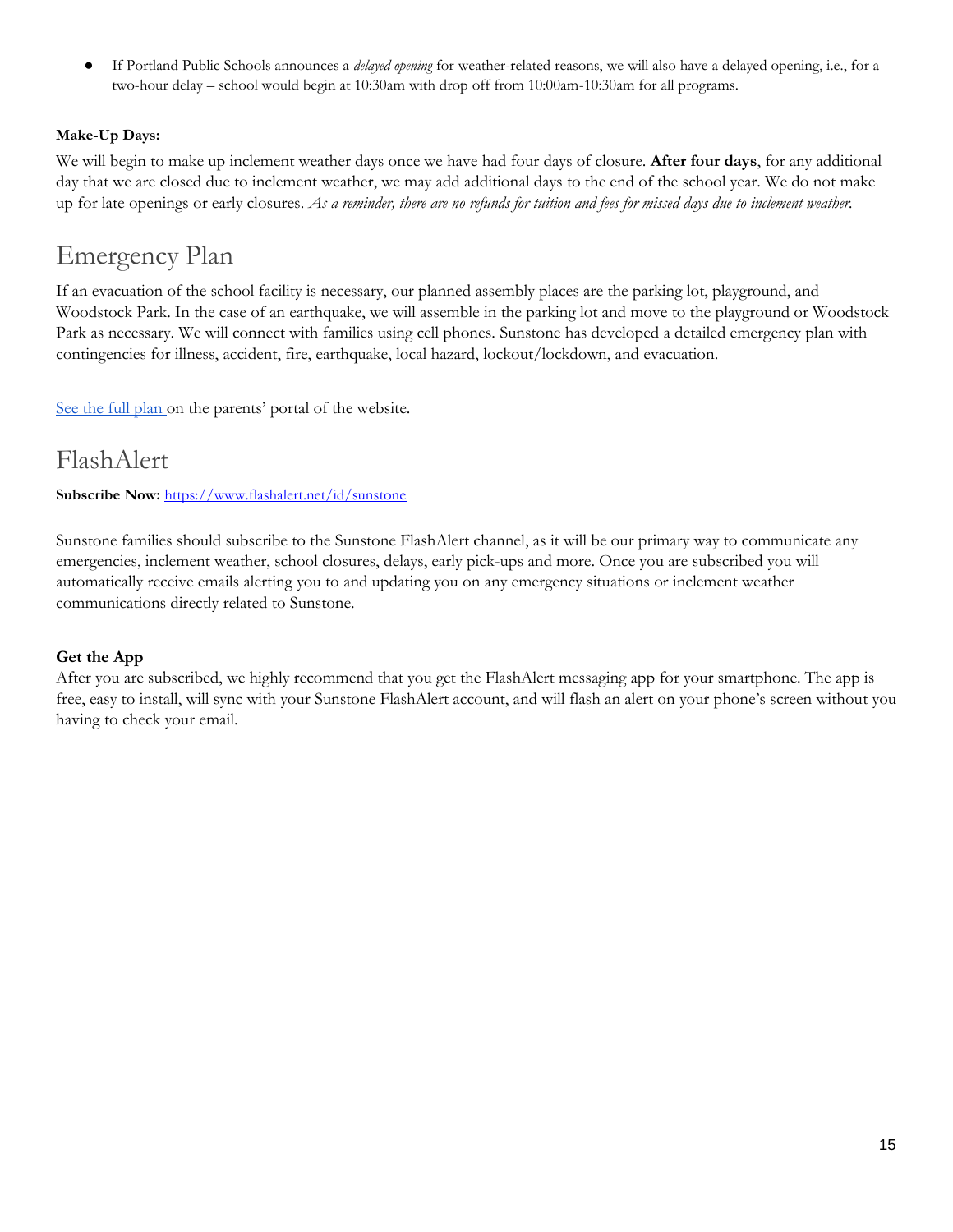# <span id="page-15-0"></span>Observations & Conferences

# <span id="page-15-1"></span>**Observations**

#### Classroom observations are on hold until further notice.

Observation is an essential element of the Montessori philosophy, and the children are accustomed to having visitors in their classrooms. We limit outside observations during the first month or so of school, while the children are orienting and adapting to the environment. After that, parents are welcome to observe our classrooms by scheduling an appointment. We will announce the opening of parent observations in the weekly Communications.

Observation is an opportunity to see the functioning of the classroom in its undisturbed state, however, your own child is likely to behave differently with you there. The more you can minimize your presence, the more accurate picture you will get.

Observing the other children is a good way to see more typical behavior. The following guidelines will help ensure a successful experience:

#### **To schedule your observation:**

Please email Sara MacRae, Administrative Assistant, [smacrae@sunstonemontessori.org](mailto:smacrae@sunstonemontessori.org)

Please note, observations do not open until mid-late October. Classroom observations are on hold until further notice.

#### **When you come to observe:**

- Check in with the office when you arrive. Staff will greet you and direct you to your destination. Please arrive on time and plan to stay for about half an hour.
- Power your phone off.
- In the classroom, you will be directed to an observation chair. Please stay in the chair and focus your quiet attention on the children and their work.
- You can minimize your presence by **limiting your interactions with the children**. Please do not engage children in conversation, participate in their work, or suggest ways in which they should behave. You may feel free to respond briefly to children who speak to you, but it is best to keep your focus on your own 'work' of observation. The children will typically respect this and continue with their own activities.
- If you would like to discuss your observations with the Guide, please email or leave a note with the office, and the Guide will be happy to contact you.

### <span id="page-15-2"></span>Conferences

Parent-Guide conferences are scheduled twice a year—once in the fall and again in the spring. Conference sign-ups will be available online through the weekly email Communications, approximately one month before conferences. Additional conferences can be scheduled with the Guide as the need arises.

The school provides a single conference time for each child. Married, separated or divorced parents can attend simultaneously, as the focus is on the child and we want to share a consistent message.

During the conferences, your child's Guide will share your child's work with you, report on his or her personal and academic development, and discuss any other relevant issues. Feel free to ask questions and bring up any issues or concerns you might have.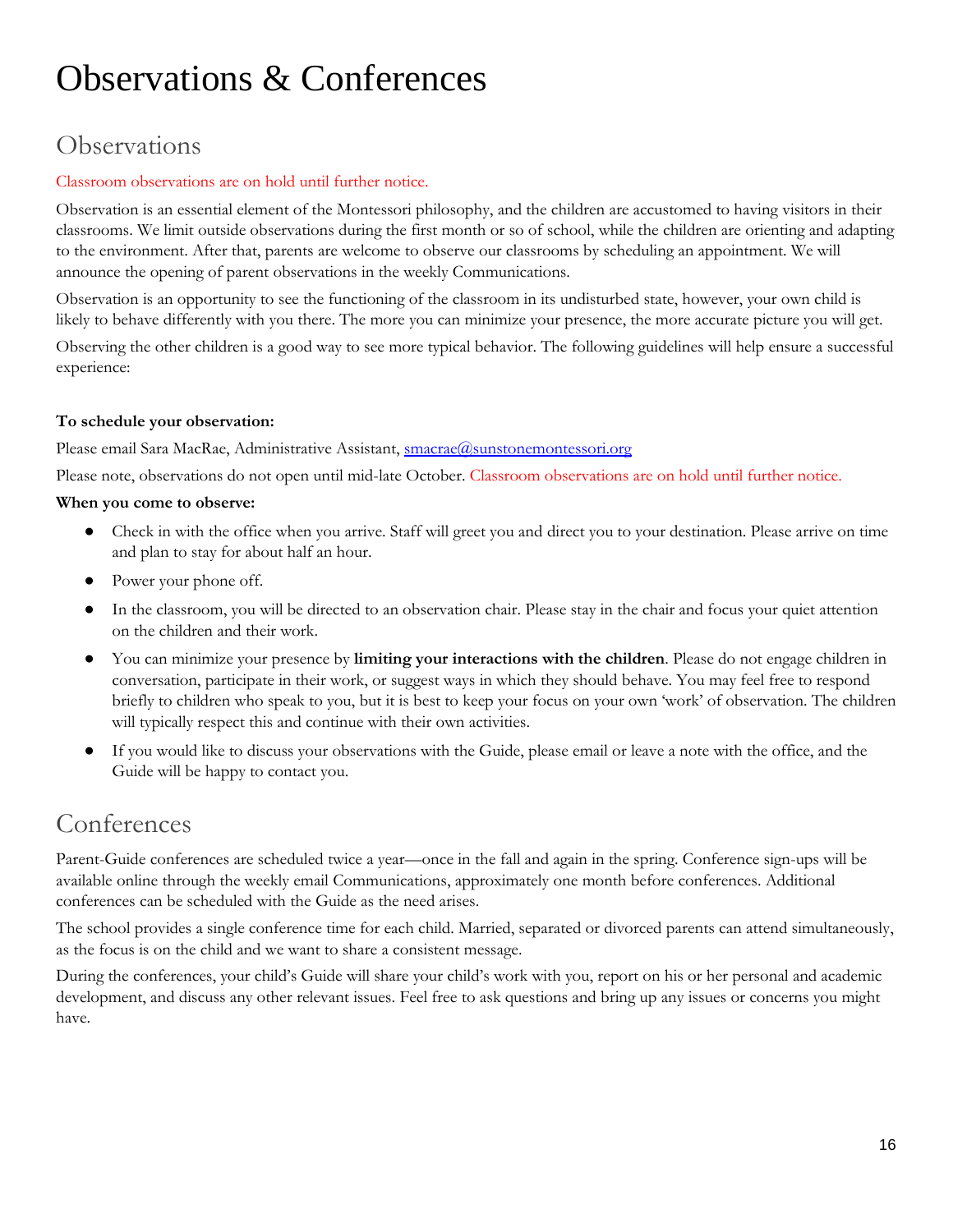# <span id="page-16-0"></span>Communication & Participation

The Sunstone Montessori School Community is made up of approximately 130 children, 100 families, 29 staff members, 9 Board members, and an ever-growing network of alumni and friends. Together, we work in our particular roles towards the common goal of creating and sustaining our vision, mission, and a strong, sustainable, first-rate AMI Montessori school.

## <span id="page-16-1"></span>Communication

**Contacting Sunstone:** Feel free to get in touch with us any time, by telephone, email, or in person. *(See the Contacting Sunstone section of this handbook.)*

**Communicating with families:** We communicate primarily via the weekly Communications. We also use email, family folders, FlashAlert, social media, and the website calendar.

**The Communications:** *The Communications* is a weekly email newsletter and your main and most important source of information at Sunstone. If it's important, it will be in *The Communications*. Please read your email.

**Email:** Guides will use email to distribute their monthly newsletter and any classroom pertinent information. The admin will use email for time-sensitive communications, emergencies, and health alerts. Room Parents will use email to communicate classroom gatherings and news.

**Website Calendar:** We highly recommend that you familiarize yourself with our [website calendar.](https://sunstonemontessori.org/parents/sunstone-event/) We update the website calendar throughout the year to reflect the most current dates, events, sign-up and RSVP links. We use Google Calendar. If you use Google calendar you can sync our Sunstone calendar with yours by clicking on the "+ Google Calendar" in the lower right corner.

**Family Folders:** The Family Folders are used for work produced by the child, and for distribution of other communications such as pizza order forms from the students and *The Sunstonian*, our monthly photo essay. Toddler and Children's House parents should check these at the end of the day. Please ask your Guide where they are located. Elementary parents, please help remind your children to check their folder regularly.

#### Flash Alert: Subscribe a[t https://www.flashalert.net/id/sunstone.](https://www.flashalert.net/id/sunstone)

Sunstone families should subscribe to the Sunstone FlashAlert channel, as it will be our primary way to communicate any emergencies, inclement weather, school closures, delays, early pick-ups and more.

**The Sunstonian:** A monthly photo essay will be published and distributed in print (black & white) and electronically (color). Photos include classroom moments, and community events.

**Instagram:** Follow us @Sunstone\_Montessori\_School for lots of photos and insights.

**Facebook:** Our Facebook page highlights Sunstone moments and provides articles worth reading on topics such as Montessori, parenting, and child development.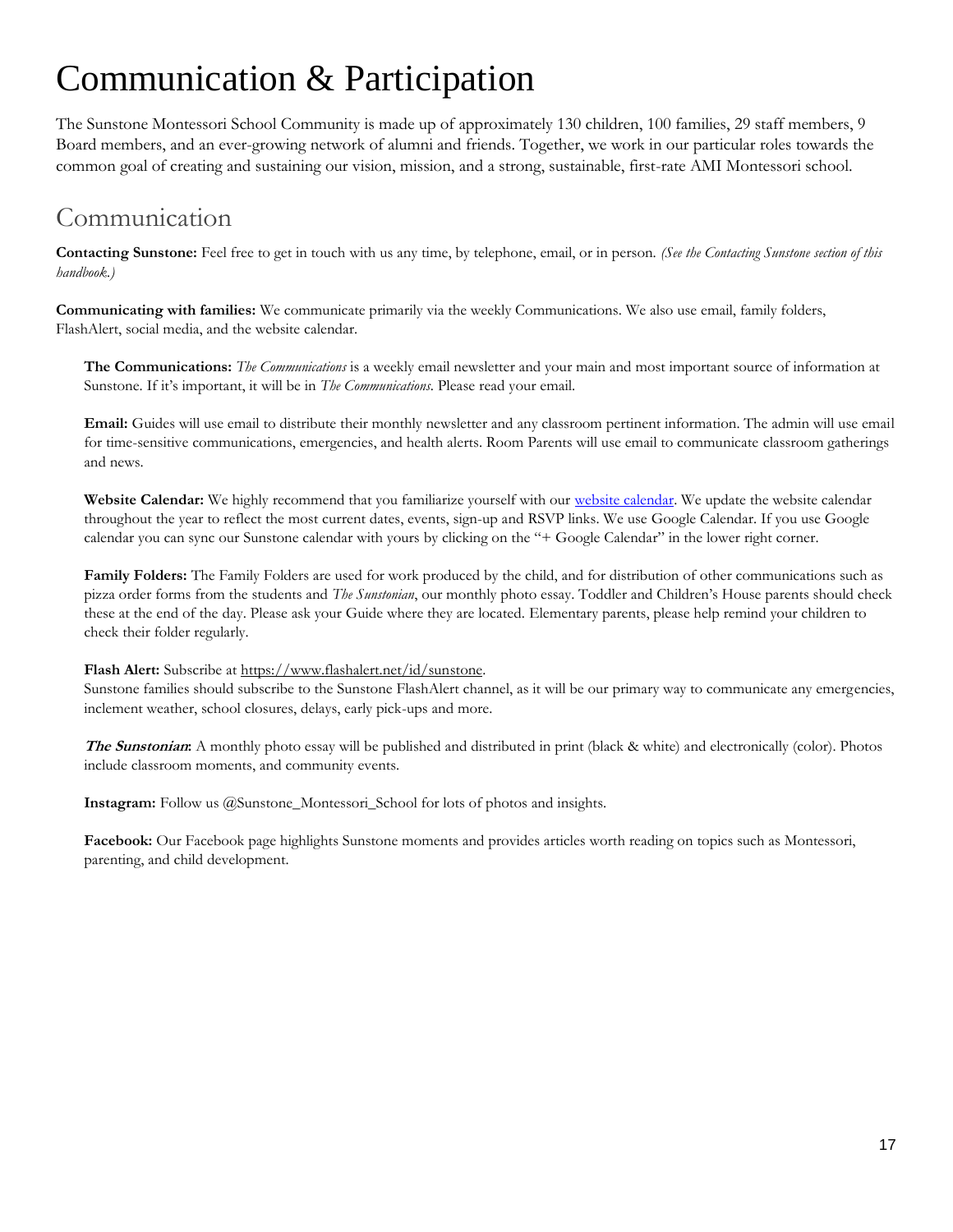# <span id="page-17-0"></span>Parents' Portal of the Website

The [parents' port](https://sunstonemontessori.org/parents/)al is an excellent resource and your go-to place for finding the information and links that you need all in one place:

- School Calendar
- Directories
- Sunstone Handbook
- Emergency Plan & Flash Alert
- Community Participation
- FB
- YouTube
- Photo Gallery
- Watch, Read, Learn
- After School Classes
- Spirit Gear & Incidental Price List
- **Immunization Rates**

### <span id="page-17-1"></span>**Directory**

You can find the classroom, staff, board, and room parent directories on the parents' portal of the website. This is a password protected page. The Directory will be live in late August and is updated as needed throughout the year. The password will be distributed in the weekly Communications.

### <span id="page-17-2"></span>Community Participation

While your tuition payments help support our school financially, tuition alone does not cover the true cost of educating your child, nor can it sustain our community. Your involvement at Sunstone is vital in maintaining the lively, loving environment that we have here. We depend on your participation to accomplish a wide variety of tasks while connecting with other parents and staff in a meaningful way.

#### **Expectations:**

As a part of the Sunstone community we ask every family to contribute to their child's classroom two to four times throughout the year in the form of food preparation items, milk, snack, flowers, and laundry. If you have two children in the same classroom your contributions double.

- The **Toddler** classroom needs flowers and food preparation items. Please  $\frac{\text{sign up}}{n} 3$  or 4 times per child.
- The **Children's House** needs snack/flowers, and laundry. Please [sign up](https://sunstonemontessori.org/parents/community_participation/) twice per child for both snack and laundry.
- The **Elementary** classrooms need flowers and laundry. Please [sign up](https://sunstonemontessori.org/parents/community_participation/) twice per child.

In addition the classrooms have wish lists, book lists, and job lists that you can contribute to at any time throughout the year. We also have events throughout the year that we need your help with either by contributing items or your time, and we have a variety of Parent Education offerings. Sign-ups will be announced in the weekly Communications and posted on the parent's [portal of the website under Community Participation](https://sunstonemontessori.org/parents/community_participation/) as soon as they are available.

We encourage families to browse all of the community participation opportunities in the **parent's** portal of the **[website under Community Participation.](https://sunstonemontessori.org/parents/community_participation/) There you will also find links to sign up.**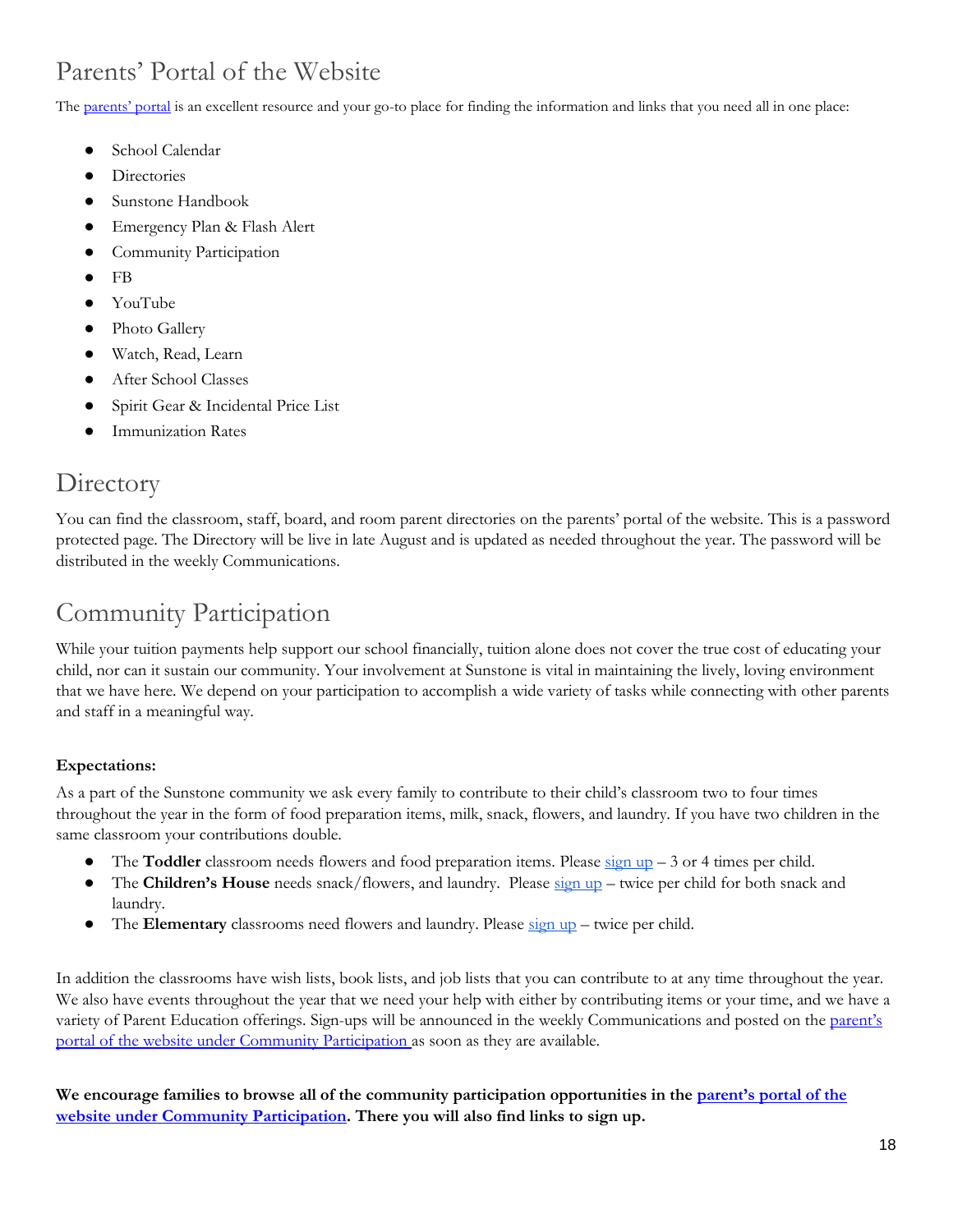# <span id="page-18-0"></span>Annual Fund

Each year our community supports Sunstone by [giving to the Annual Fund](https://sunstonemontessori.org/supportsunstone/giving-opportunities/) in a variety of ways. Our goal is 100% Annual Fund participation from our board, staff and **parent community**. You can help us reach our goal through one of our several Annual Fund giving opportunities:

- Fall Campaign (October-December)
- Paddle Raise and Cash Donations at our annual Gala & Auction
- True Tuition Donation (\$1,000 anytime)-the difference between tuition and the actual cost of educating your child
- True Tuition Plus (\$2,000 anytime)-true tuition for your child and one other
- Corporate Matching (anytime)-eligible employers match your donation thereby doubling your contribution
- One Time Donation (anytime)

Please contact Shanda,  $\frac{stryon@sumtonemontessori.org}{str, with any questions.}$ 

# <span id="page-18-1"></span>Transparent Classroom

Sign In: [https://www.transparentclassroom.com/souls/sign\\_in?locale=en](https://www.transparentclassroom.com/souls/sign_in?locale=en)

Transparent Classroom is your online portal for enrollment and family information. Through Transparent Classroom you will:

- Complete your enrollment/re-enrollment forms
- Make any changes to your family's contact, emergency or medical information throughout the year.
	- o Each family will be assigned three forms in Transparent Classroom that you can use to update your information.
	- o *Review and Update Emergency Information* (name, address, phone, emergency contacts, authorized pick-up list)
	- o *Review and Update Medical Information* (medical information, allergies)
	- o *Medical Authorization Form* (If your child needs to take medication, whether prescription or "over the counter," during the school day, you must fill out a Medication Authorization Form in Transparent Classroom.)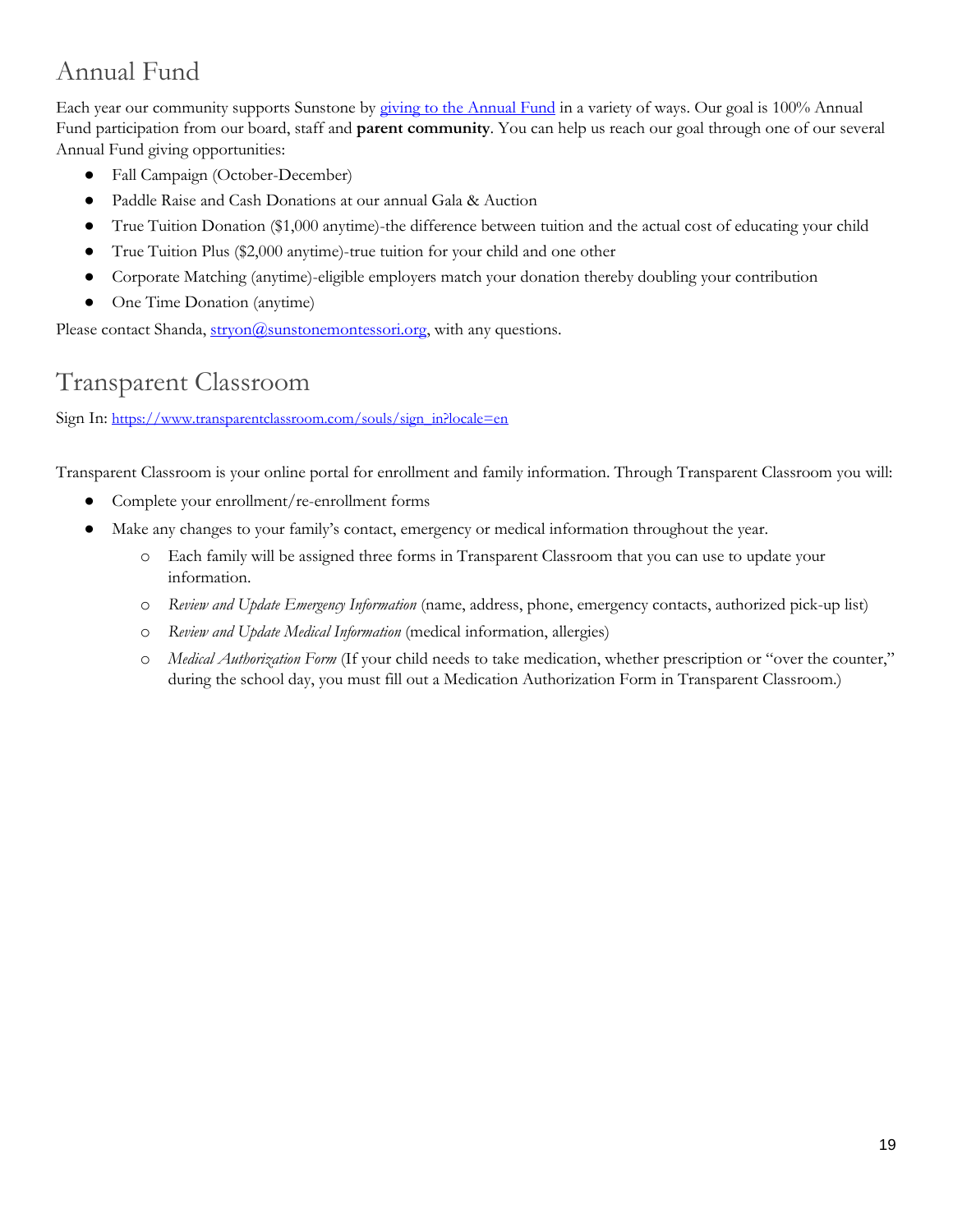# <span id="page-19-0"></span>Daily Schedule

# <span id="page-19-1"></span>Morning Work Period

A Montessori classroom offers a long, uninterrupted work period in the morning, during which children can come to lessons, choose work, and develop sustained concentration and engagement with their activities. As much as possible, we work to protect this time from unnecessary intrusions and disruptions. Of course, some events and activities, such as visiting experts and outside performances, are scheduled as needed.

### <span id="page-19-2"></span>Snack

**Toddler Community:** Snacks are provided by the school.

**Children's House** A nutritious breakfast at home will get your child off to the best start for the day. Still, younger children generally require mid-morning and afternoon snacks. Each Children's House family is asked to furnish weekly snack for the classroom at least a couple of times throughout the year. [Sign Up Now.](https://www.signupgenius.com/tabs/23670d703afc3efc24-classroom1) After you sign up, the classroom staff will provide you with a shopping list of items, typically on the Friday before your week. We are sensitive to all food allergies in planning for snack purchasing and the shopping list that you receive will reflect this. Public health regulations forbid serving food prepared at home as a group snack. You and your child can bring the items with you at drop-off on Monday morning, or the next school day if Monday is a holiday.

**Elementary:** Elementary children are invited to add a nutritious snack to their lunch. They will have an opportunity during the morning to eat their snack if they wish. Check with your child's Guide for the classroom's snack guidelines and classroom allergies.

### <span id="page-19-3"></span>Lunch

**Toddlers:** Lunch is provided by the school.

**Children's House and Elementary:** Children can bring lunch from home in a re-usable bag or box **without media characters**. Children's participation in making their own lunches as much as possible supports their independence.

**Sunstone Lunches:** Children's House and Elementary families can order nutritious, handmade, hot lunches three times per week on Tuesdays, Wednesdays and Thursdays. Matt Howard, our kitchen manager and school chef, prepares healthy menus on a monthly schedule from which you can pick and choose. Each month, **starting in September**, you will find a link in the weekly Communications to place your entire order for the next month. Simply click the lunch order form link, browse the menu, complete the order form to mark the days that you would like to order lunch for your child(ren). Dee will bill your account \$9.00/meal and your child(ren) will be delivered a delicious and nutritious lunch on the days of your choosing.

**Sunstone Sack Lunches:** Sunstone's commercial kitchen offers an "Oops, I forgot my lunch" option. If you ever find yourself at school minus a lunchbox, just email [kitchen@sunstonemontessori.org](mailto:kitchen@sunstonemontessori.org) **before 9:00am**, include your child's name and classroom, and we will deliver a healthy sack lunch to your child and bill your account \$5/lunch. The sack lunch includes a sunflower seed butter and honey sandwich, a piece of fruit, and a cheese stick.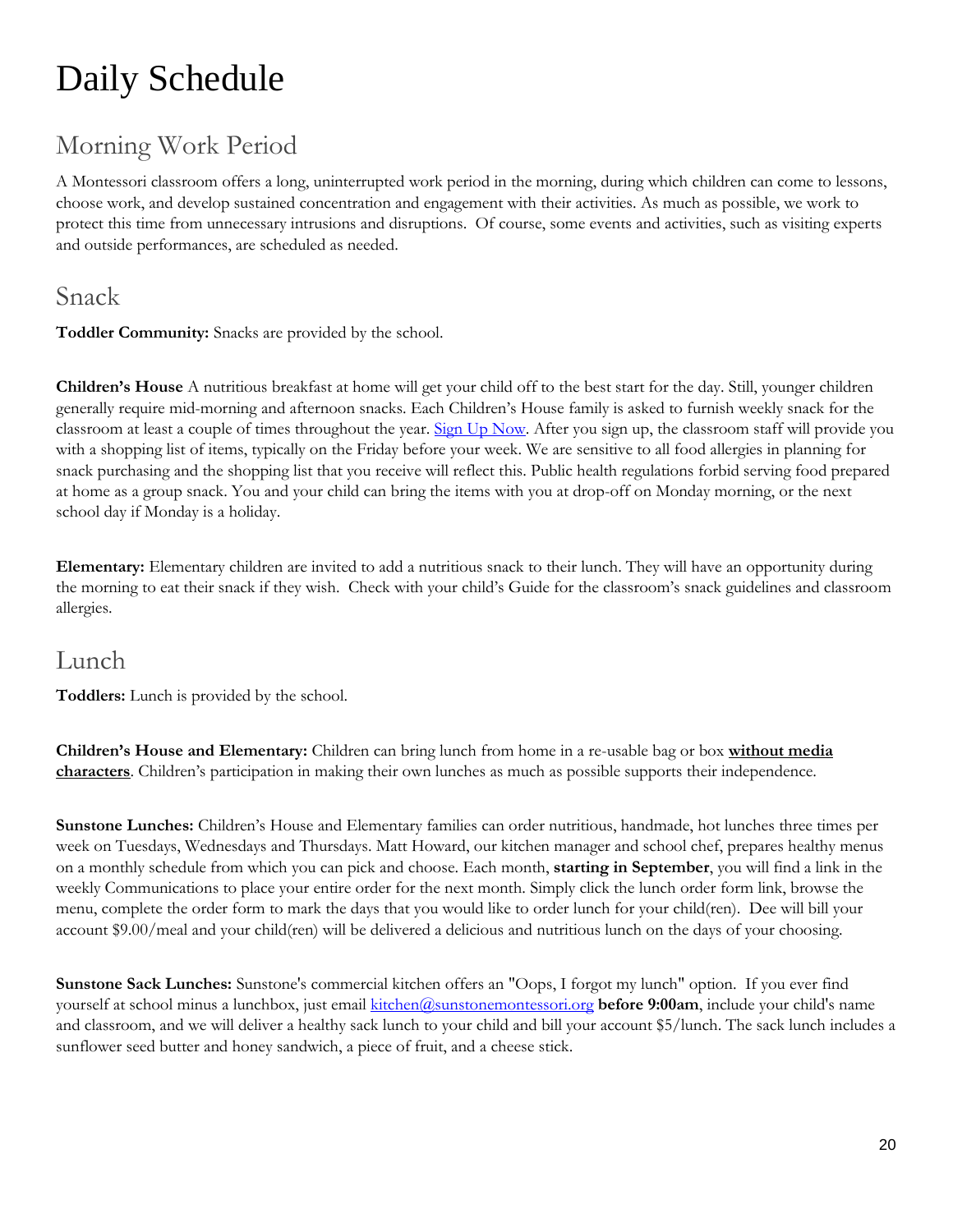**Healthy Lunches:** A balanced lunch that contains a protein, a grain, and a solid fruit or vegetable helps the children sustain their energy levels throughout the day. Candy, "empty" junk foods and sugary desserts are not permitted, and highly processed foods (such as Lunchables) are strongly discouraged. We are happy to offer suggestions if you need.

**Food Sensitivities:** If your child has sensitivities or allergies, be sure to note these on the *Medical Information Form* in [Transparent Classroom](https://www.transparentclassroom.com/souls/sign_in?locale=en) (part of your enrollment packet). If you need to add food sensitivities or allergies please update your child's medical information in [Transparent Classroom](https://www.transparentclassroom.com/souls/sign_in?locale=en) using the *Review and Update Medical Information Form*. If medication needs to be administered or your child needs a medical action plan (i.e. epi pen) please submit the *Medical Authorization* form in [Transparent Classroom](https://www.transparentclassroom.com/souls/sign_in?locale=en). Sunstone is not a "nut-free" school, but we will communicate serious food sensitivities to families in affected classrooms and some classrooms may end up being "nut-free."

**Hot and Cold:** Some classrooms have microwave ovens available; please check with your child's Guide to find out if it is an option to occasionally send food that needs to be warmed. There is no refrigerator space available for children's lunches, so please do not send food that requires refrigeration throughout the morning. According to state requirements:

- Children must keep their lunches cold using cold packs for their foods.
- Lunches must be prepared in the morning or kept in the fridge overnight until ready to leave the house.
- Any leftover food from lunch shall be discarded by the school or parents.

**Drinks:** Water (and milk in Toddler and Children's House) will be available for the children. Soymilk or rice milk can be available if needed. Please contact your Guide. If you wish to send juice, please send it in a re-usable or re-sealable container. **Please do not send juice boxes, milk cartons, or sodas.**

We use only bottled water for drinking and cooking. We do not prepare infant formula. Each classroom and common areas have a water dispenser for this purpose. Our water fountains have been turned off and placed beyond use.

**Packaging:** As a Green School, Sunstone encourages families to use re-usable, child-manageable containers as much as possible and avoid excessive packaging, plastic bags, etc. **All food that is not eaten will be sent home**.

**Sunstone Montessori Flatware:** Sunstone provides spoons and forks for children to use with their lunches. Occasionally this flatware will accidentally go home with children in their lunchboxes. Please be mindful of this and return any flatware to the classroom. Thank you.

### <span id="page-20-0"></span>Outdoor Play

Children have approximately an hour for lunch and outdoor play, as well as regular access to the courtyard. We go outside in all weather, so please send **appropriate clothing, labeled with your child's name/initials**.

## <span id="page-20-1"></span>Afternoon Work Period

Children who stay for the full day have a second work period until 3:00pm. Younger children who nap in the afternoon, do so in the classroom.

### <span id="page-20-2"></span>Playground Rules

We expect all community members to respect and adhere to these rules when on the playground, even outside of school hours.

Be safe, gentle, and respectful to others.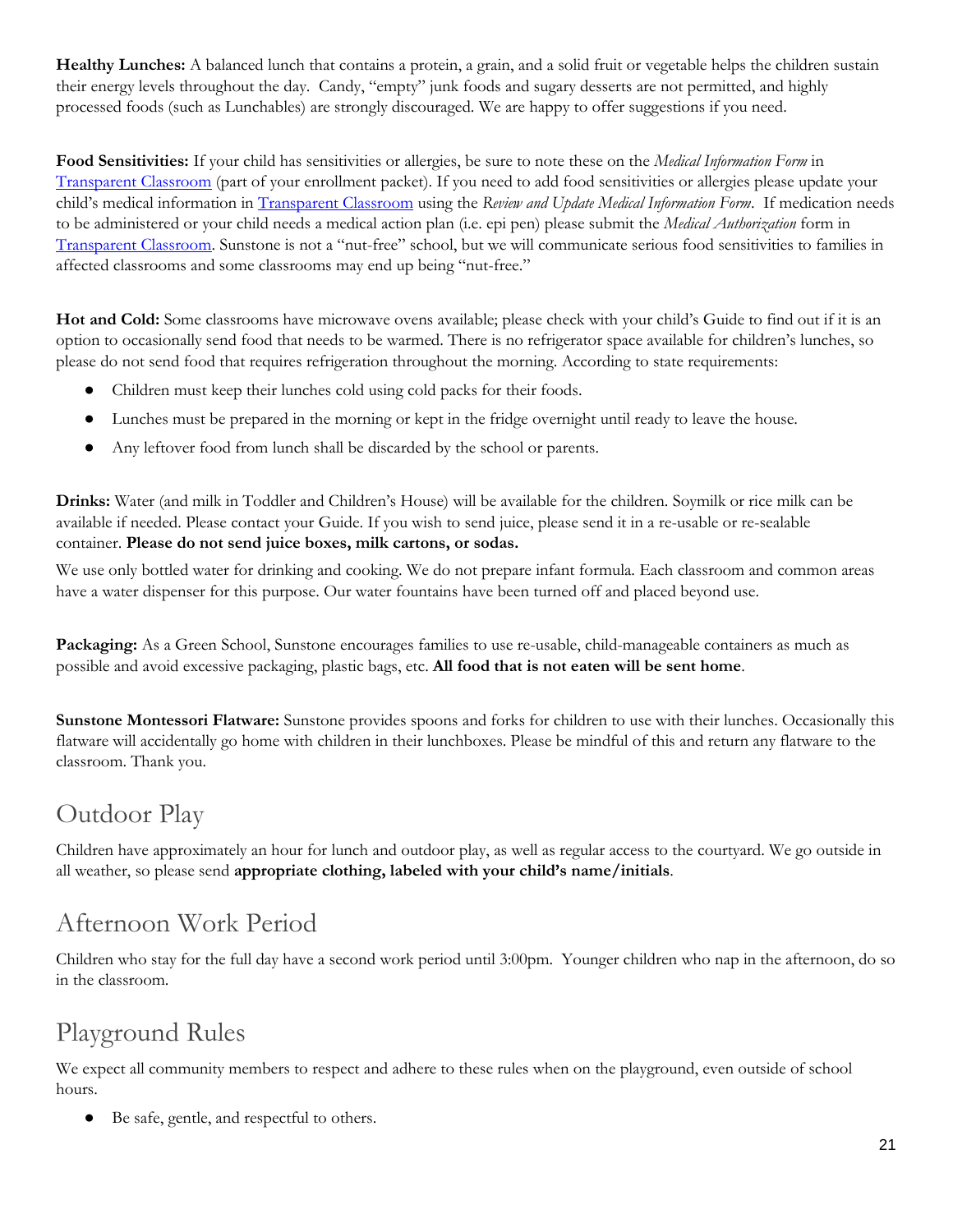- Please no picking or lifting up other children or hanging on other people's bodies.
- Remember that there are no exclusions everyone is welcome to join in a game.
- Throw balls at each other only when others are expecting it.
- Nature stays on the ground. Please leave all sticks, rocks, gravel, bark chips on the ground.
- Ladders are for going up slides are for going down.
- Play structures are for climbing. Fences are for boundaries. Trees are for shade. Do not climb the fence, trees, or the outside of play structures.
- Monkey Bars are for hanging from. Do not sit on top of the bars.
- The garden area is for gardening.
- Tell an adult if a ball goes over the fence.
- Children can listen to the first reminder from an adult.

# <span id="page-21-0"></span>School Policies

# <span id="page-21-1"></span>Bringing Things to School

School Supplies: The annual materials fee covers the cost of paper, pencils, and other supplies. It is not necessary for your child to bring in any school supplies unless specifically requested by the Guide for a special project.

**Electronic Devices: iPods, cell phones, etc. are not permitted at school.** Older children who carry mobile phones must drop them off in the office **on arrival**. Students may pick up their phones or other electronic devices from the office at the end of the day **as they depart.** Use of these devices by children is not permitted while they are under Sunstone supervision, except in emergencies or other special circumstances.

**Skateboards, etc.:** Skateboards, longboards, roller skates and wheeled vehicles other than bicycles or scooters must be dropped off at the office on arrival and picked-up at departure. Bicycles and scooters can be parked in Sunstone's covered bike parking in the courtyard.

**Toys and Precious Items**: These items can be distracting, and may be lost or damaged, so **please avoid sending them to school**. Inappropriate items will be held until the end of the school day and then returned.

**Sharing:** Interesting items can be brought to share with the class according to the individual classroom guidelines. Natural specimens, handmade items, cultural objects, etc., are best for this activity. Please check with your child's Guide before bringing in an item.

Lost and Found: Unclaimed items will be taken to the Lost and Found in the office. Clothing and other belongings that are clearly labeled with names or initials are easiest to reunite with their owners. Unclaimed Lost and Found items are donated to charity a few times each year. We will give notice to families when donations are scheduled.

## <span id="page-21-2"></span>Celebrations at School

**Holidays:** Holidays and cultural celebrations are observed in classrooms based on the students' and Guides' interests. Classroom activities typically include art, stories, and songs as explorations of a holiday's cultural background. Please consult with your child's Guide before making plans to contribute to classroom celebrations.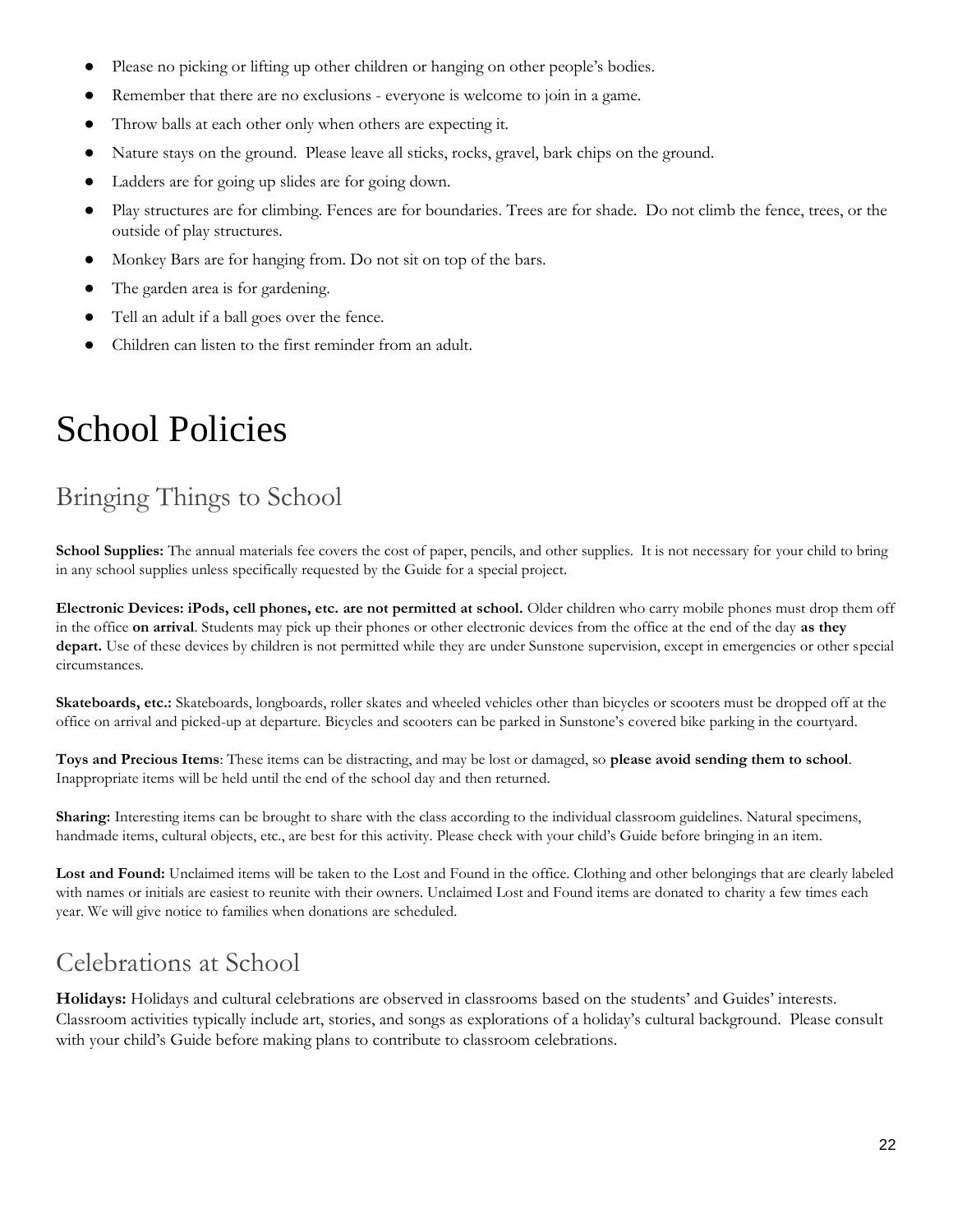**Birthdays:** Please contact your child's Guide in advance to arrange for the celebration of your child's birthday at school. Please do not distribute invitations at school for your family's birthday party. To avoid hurt feelings, please mail invitations separately.

# <span id="page-22-0"></span>Computers and Video

**Classroom Use:** Computers and video presentations are not used in the Children's House classrooms. Video may occasionally be used in the Elementary classrooms to supplement an area of study. Students in the Upper Elementary may make occasional use of computers, learning and using research and document production skills.

**At Home:** Based on research on the effects of screens on children's attentiveness, relationship skills, and self-regulation skills, we request that children have **NO television, video game, or computer activity before school**, and that screen time be limited at home, especially during the school week. Video games are not permitted at school at any time.

### <span id="page-22-1"></span>Dress

**Clothing:** Children should wear comfortable, functional clothing suited to the season. Children need to be able to work comfortably in the classroom, and to run easily and play outside in any weather. Please mark all hats, gloves, coats, boots, sweaters, and extra set of clothing with your child's name or initials.

**Independence:** Please support your child's independence by choosing clothing he or she can manage independently.

**Appropriate appearance:** Sunstone Montessori School serves children ages 16 months to 12 years. For that reason, we want to foster appropriate dress across our whole community. Attention-getting items detract from the classroom's atmosphere of calm and ordered learning. Children whose personal attire or grooming distracts the attention of other children or teachers from schoolwork will be required to make necessary alterations. The intention is to create and foster a safe, orderly setting in which all children can concentrate on their educational endeavors with minimal distractions. Parents' understanding and support is vital to achieving this goal. When a child is dressed inappropriately, parents may be contacted to provide a change of clothes before the child may return to class. Typically, the child is given a choice, ie. turn the shirt inside out or wear a Sunstone shirt.

#### **The following are not appropriate for school:**

- Clothing with media characters and imagery.
- Clothing or objects with obscene, offensive, or intimidating language, or drug, tobacco, firearms, or alcoholic beverage promotion.
- Tops which expose the midriff, skin-tight or see-through clothing, visible undergarments.
- Head coverings (hats, but also crazy scarves, Mickey Mouse ears, etc.) indoors unless medically necessary or by arrangement with the school administration.
- Torn clothing, clothing with holes (beyond normal wear and tear), cut-offs, over-sized pants, shorts or shirts.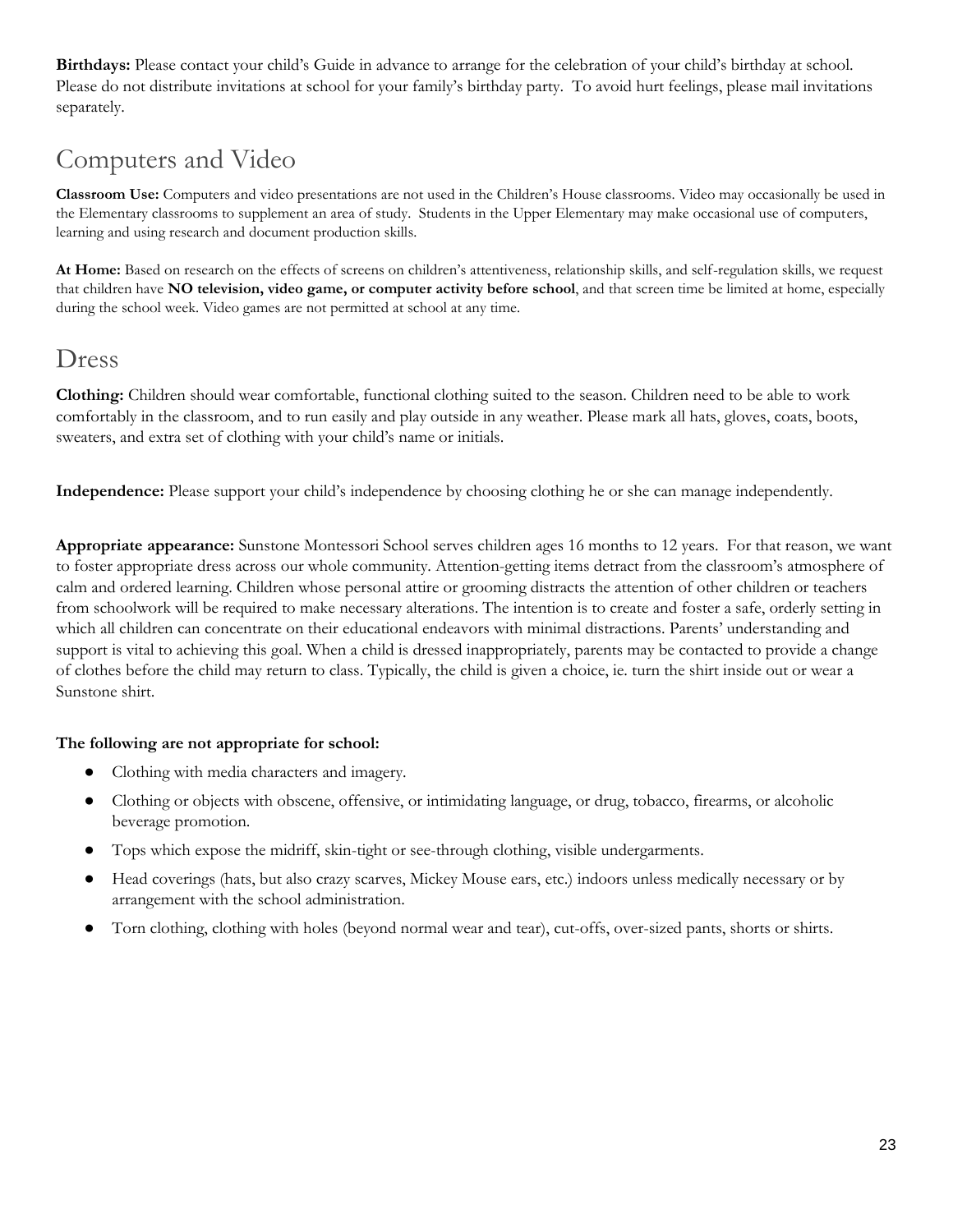# <span id="page-23-0"></span>Aggressive Behavior and Discipline

Sunstone is a warm, welcoming space where we do all that we can to ensure the safety of the children and provide them with an optimal educational experience. We educate children for life, including fostering the development of emotional intelligence, problem-solving skills, and the grace and courtesy of everyday life.

Sunstone believes in a preventative approach to discipline. Guides work with the children to create an environment conducive to work and personal development. Children are expected to behave safely, respectfully, and responsibly, according to their stages of development. Behavior outside these expectations is typically addressed through Grace & Courtesy lessons, conversation, redirection, and/or increased scaffolding, as deemed appropriate by the Guide.

Inevitably, part of this work with children may address aggressive behaviors. Developmentally, biting, hitting, etc. are particularly common for children aged 16 months to three years-old, and less common for children aged 3-12 years; for this reason, we hold developmentally appropriate perspectives on these behaviors across our program levels. *Please refer to our First Plane Aggressive Behavior Addendum for more insight into our developmental perspective and approach with children ages 6 and under.*

In instances of aggressive behaviors, each situation will be assessed individually and discussed with the Program Director and the parents of both children will be notified of the incident. The names of children involved will not be discussed in accordance with the National Association for the Education of Young Children recommendations. Your child's Guide will communicate with you in the case of any serious and/or ongoing behavior problems. In certain cases of physical aggression and/or in the event of persistent disruption, the school reserves the right, for the safety and comfort of the children, as well as to set firm limits, to remove the aggressive child from the classroom and request that the child be picked up by a parent at the time of disruption.

Relational aggression, also known as peer mistreatment, is also taken very seriously within our school. Relational aggression is defined by Sunstone as any persistent behavior that harms others through damage or threat of damage to relationships or feelings of acceptance, friendship, or group inclusion. Examples of such behaviors include unwelcome teasing, name-calling, excluding, humiliating, spreading rumors, playing harmful practical jokes, threatening to isolate or harm, disrespecting another's property, coercing, or manipulating power in a relationship.

In cases of serious and/or ongoing behavior problems, including disruptive behavior, physical aggression, and relational aggression, parents can expect the following steps:

- The Guide will call a meeting with the parents to address concerns and develop a solution-oriented action plan. Subsequent meetings may be held between the Guide and the parents to evaluate progress.
- If the behaviors continue, a meeting will be called with the Guide, parents, Program Director, and/or Head of School as needed. The child may be referred to see a counselor or other professional at this time.
- In the case of extreme or persistent behavior issues that resist improvement, Sunstone will assess whether suspension or termination of enrollment is best.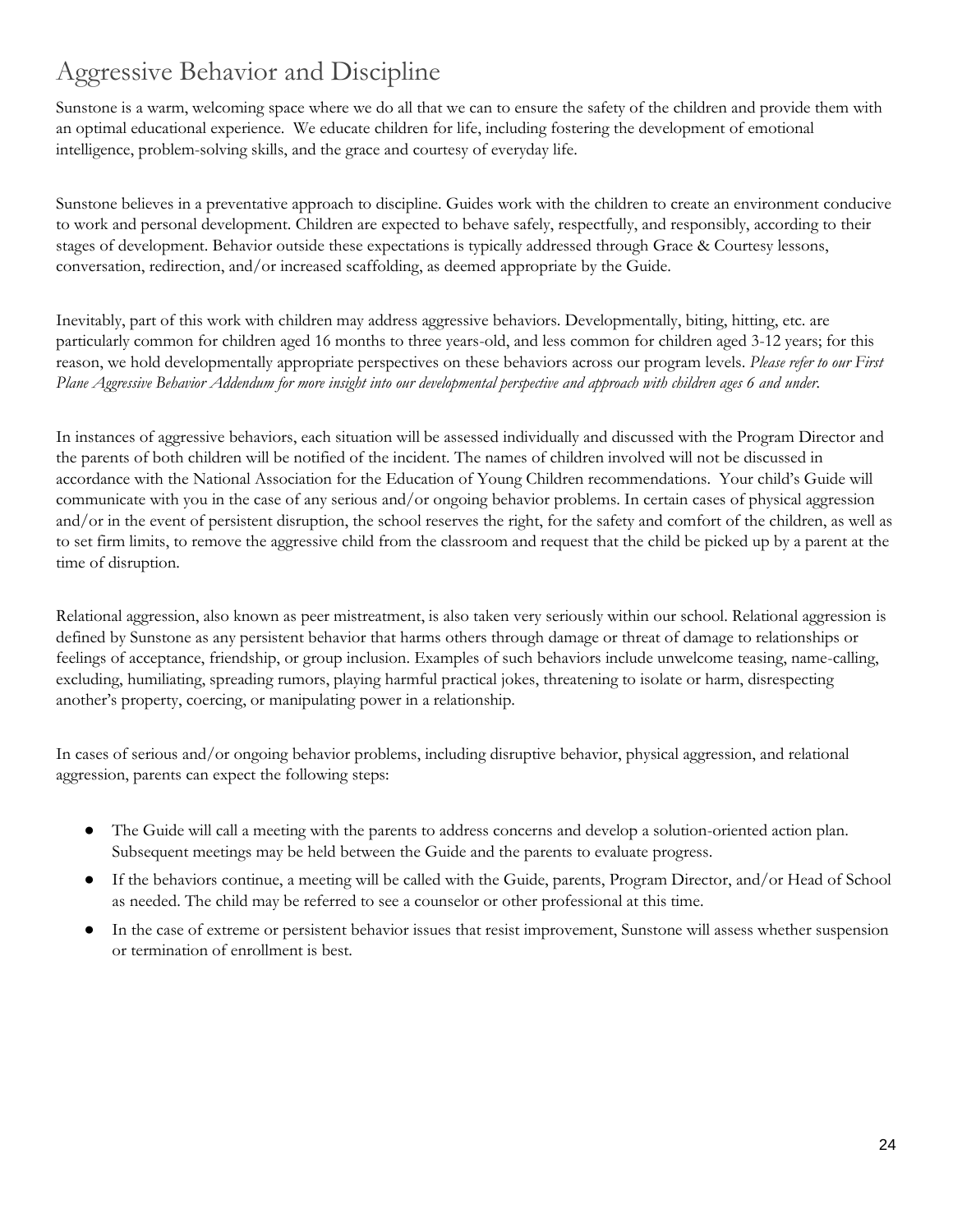## <span id="page-24-0"></span>Student Records

Student records may consist of, but are not limited to, attendance records, health and emergency information, assessments, developmental and academic progress reports, accident reports, and parental authorization for various school activities. Parents and legal guardians have the right to inspect and review any and all records, files, and data directly related to their children.

### <span id="page-24-1"></span>Immunization Policy

Sunstone Montessori is required by law to keep up-to-date copies of each student's immunization record on file. Oregon law also requires that all students are either up-to-date on immunizations for their age group, have a medical exemption from a medical professional, or complete the non-medical exemption online training module. While Sunstone can access immunization records for the state of Oregon, parents must provide a copy of all immunization records from other states, medical exemption documents or non-medical exemption certificate of completion, and in the case of a non-medical exemption, sign the non-medical exemption box on their Oregon immunization record.

# <span id="page-24-2"></span>OCC Rights of Parents and Guardians

Parents and guardians have the right to enter and inspect their child's classroom without notice during normal operating hours and while their child is receiving care. Parents and guardians have the right to inspect childcare certification by the State of Oregon Office of Child Care. These documents are available in the school office during normal office hours. Parents and guardians have the right to report unsatisfied complaints about pre-school and after-hours care to:

State of Oregon Office of Child Care 700 Summer Street NE Suite 350 Salem, OR 97301 (503) 947-1400

The following OCC notices are posted in each licensed building:

- Notice of Arrival & Departure Procedures
- Notice of Rights of Parents/Guardians to Center Access
- Notice of Rights of Parents/Guardians to Certification & Inspection
- Notice of Rights of Parents/Guardians to Report Complaints
- Notice of Sunstone Montessori School Guidance & Discipline Policy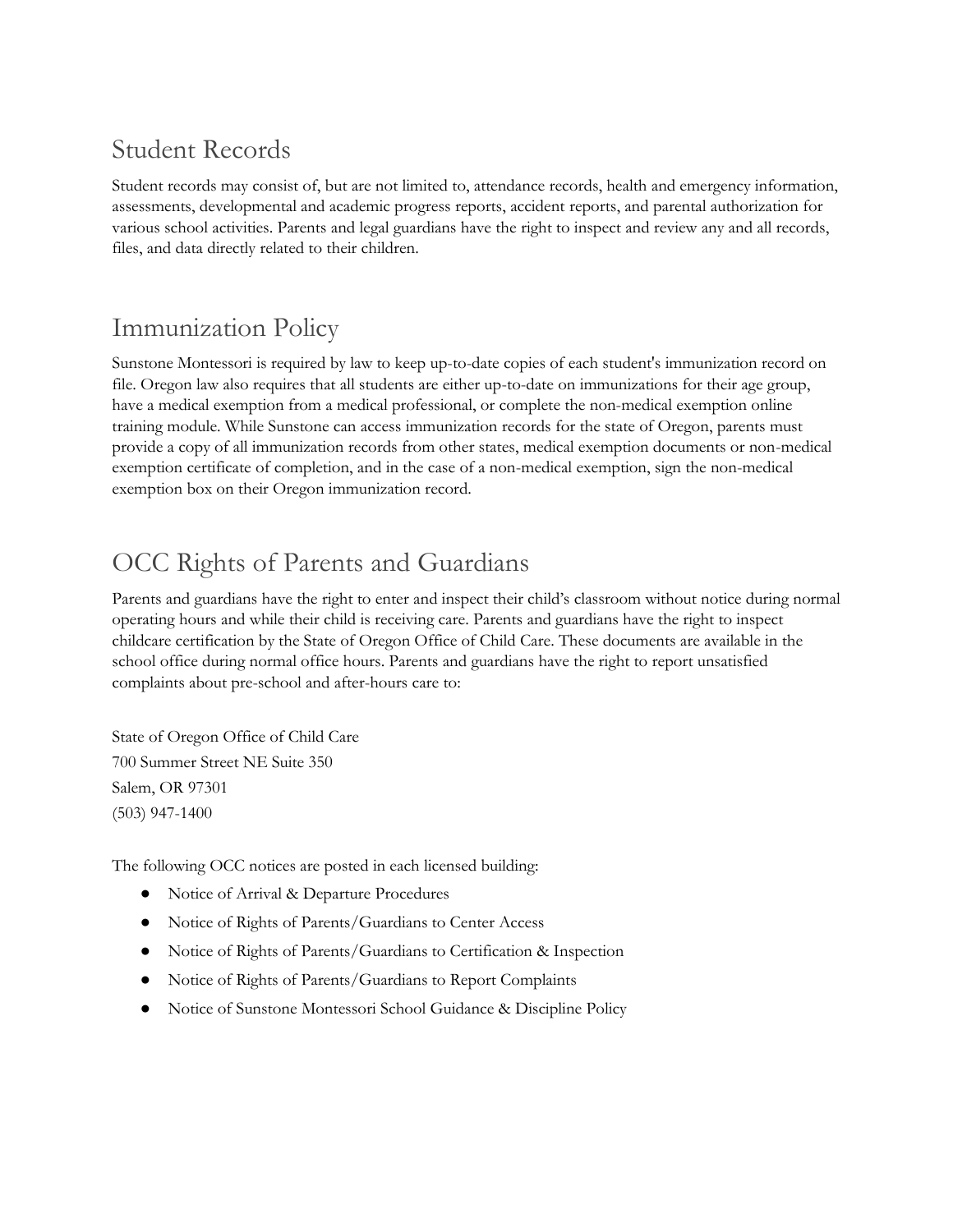# <span id="page-25-0"></span>Adult Conduct

Adults in the Sunstone community, including Sunstone staff, parents, and extended family, are expected to behave safely and respectfully. We ask that all adults observe the following guidelines:

**Communication:** If there is a problem, it is best to communicate clearly and directly with the person who can address it. For classroom issues, communication should begin with the classroom Guide. Conflicts among adults should be addressed in a calm and private manner.

**Privacy and Confidentiality:** Adults should consider the privacy of children, parents and staff. Staff and parent personal information, including email addresses and phone numbers, should be kept confidential. Directory information is intended for school-related business only.

**Serious Issues**: Some behavior is grounds for immediate withdrawal from the Sunstone community:

**Sexual abuse and sexual assault** are illegal and will not be tolerated. Allegations of abuse or assault will be thoroughly investigated and appropriate actions will be taken. This applies to all employees, parents, students, volunteers, and subcontractors.

**Discrimination or harassment** of any person in the Sunstone community on the basis of race, color, religion, national origin, sex, age, marital status, personal appearance, sexual orientation, gender identity or expression, familial status, family responsibilities, matriculation, political affiliation, disability, source of income, and place of residence or business is counter to our values and will not be tolerated. Allegations of discrimination will be thoroughly investigated and appropriate actions will be taken. This applies to all employees, parents, volunteers, and subcontractors.

**Consequences:** Every effort will be made to address community conflicts constructively. However, if no mutually agreeable resolution can be reached, it may be necessary for a separation from the school, either by termination of an employee or termination or non-renewal of an enrollment agreement, at the sole discretion of the School.

# <span id="page-25-1"></span>Separation, Divorce, and Custody

In the case of separation, divorce, or legally directed custody arrangements, Sunstone will grant access to children and school records unless we have a court order or other legal document specifying the rights accorded to each parent.

Without a court order, a copy of which is provided to us by the custodial parent, our ability to deny access is limited to notifying the custodial parent and/or police if needed (should an unsanctioned contact be attempted or occur at Sunstone). Staff members are instructed to not attempt to mediate a custodial dispute, put themselves or the child in jeopardy, nor try to enforce a court order. Again, staff is instructed to simply call the custodial parent and/or police if needed.

In addition, in these cases, Sunstone requires the permission of **both** custodial parents to add other adults to a child's pick-up list.

Please let the school know if there is a change in your family status along these lines. Although these situations can be fraught with emotion and conflict, we are best able to serve your child if we have good information and clear communication.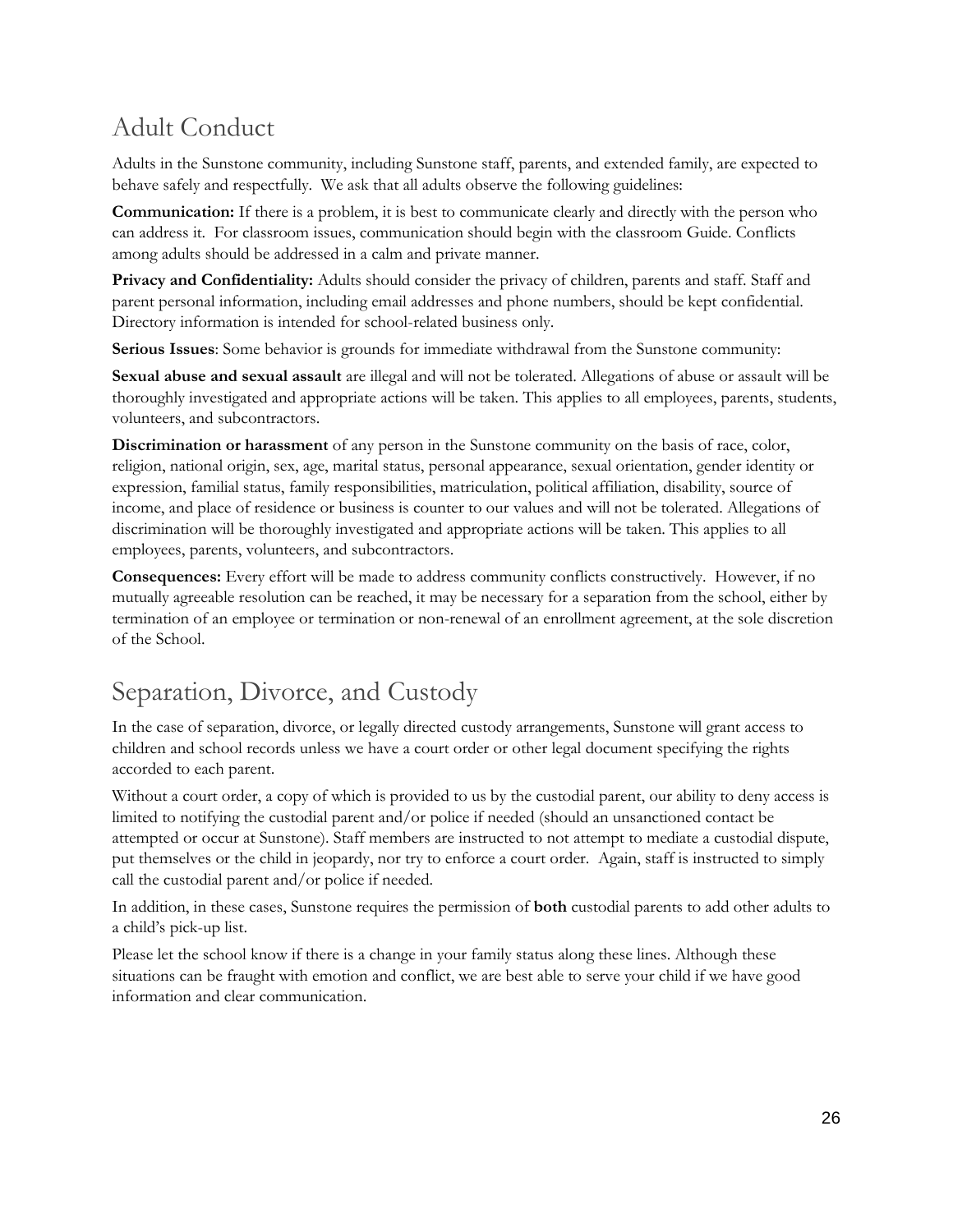## <span id="page-26-0"></span>Withdrawal and Disenrollment

Tuition amounts are due in full as agreed and outlined in the Financial Commitment Agreement. You are eligible to file a claim for a partial refund of unused tuition if you paid for tuition insurance.

If you wish to withdraw or disenroll your child from the program, you must send a letter or email to Cathy Newman, Head of School, [cnewman@sunstonemontessori.org.](mailto:cnewman@sunstonemontessori.org) The date of the email, the postmarked date of a letter, and the delivered date if delivered in person, are considered the date of notice for purposes of this policy. Please indicate "Notice of Student Withdrawal" in the subject line of the email or letter, and include the following text in your correspondence:

Please accept this email as notice of our intent to withdraw our child, [enter child's name], from Sunstone Montessori School. [Name of child]'s last day in the program is expected to be [enter effective date of withdrawal].

We will confirm our receipt of your written notice, and if a refund is due, we will process that prorated amount in accordance with the terms of the Financial Commitment Agreement you signed. As a reminder, there are no refunds of tuition or fees for missed days of class due to absences, illness, medical conditions or medical emergencies, disability, testing, family emergencies, vacations, inclement weather, moving/relocation, extracurricular activities, or other events that may cause your child to be absent from school.

*Please Note: If you decide not to re-enroll your child at Sunstone, we respectfully request that you postpone telling your child of the upcoming change until the end of the school year. Children under age six, in particular, are very present-moment focused and have difficulty understanding that this change is happening in the future, not immediately, but even some Elementary aged children struggle with this news when it is delivered prematurely. We have observed that children of all ages with advanced knowledge sometimes disengage from the classroom, from the materials, and from their Guide, creating an unsuccessful experience for the child and the entire classroom community. Thank you for your support in allowing the children to have the most cohesive and engaged classroom experience possible!*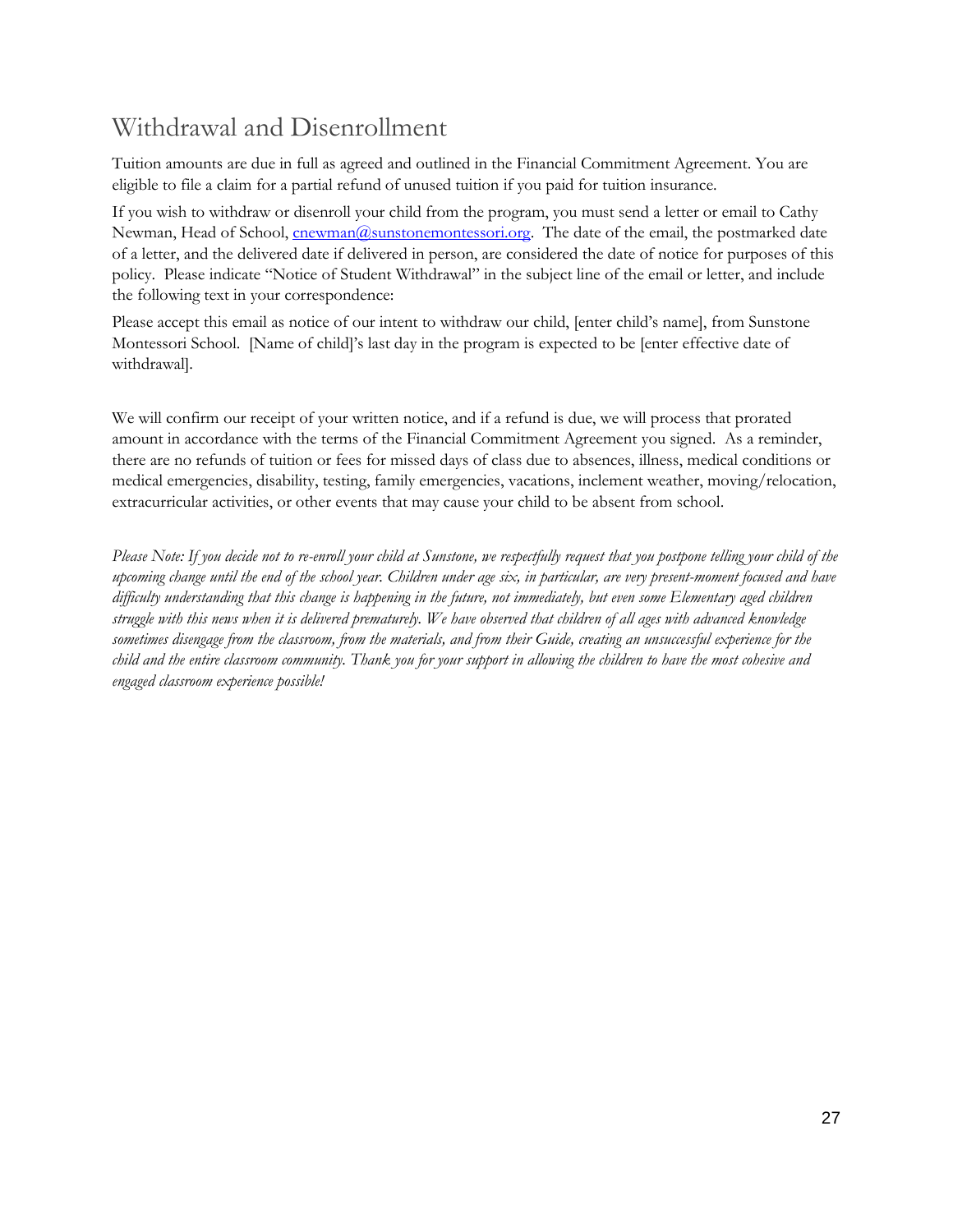# <span id="page-27-0"></span>COVID Procedures and Policies

## Purpose

This document has been created to ensure that we, as a community, are taking appropriate action to protect our Sunstone community, staff, children and families from the potential outbreak of illness. Each policy outlined in this document applies to all employees and community members while on Sunstone Montessori School property. We have based these policies on guidance from the Center for Disease Control (CDC), the Oregon Department of Education Early Learning Division (ELD), and the Office of Governor Brown. You can view the CDC's guidance for child care [here](https://www.cdc.gov/coronavirus/2019-ncov/community/schools-childcare/guidance-for-childcare.html) and the ELD's guidance [here.](https://oregonearlylearning.com/COVID-19-Resources/For-Providers) Sunstone will strive to take the strictest measures in terms of guidance from these sources for the health and safety of our community. Due to the nature of the pandemic, changes are inevitable and Sunstone will provide clear communication in a timely manner regarding any changes to policy or protocols.

# <span id="page-27-1"></span>Health Procedures for Families and Staff

# <span id="page-27-2"></span>COVD-19 Vaccination Requirements

Sunstone staff are required to be fully vaccinated per [OAR 333-019-1030.](https://secure.sos.state.or.us/oard/viewSingleRule.action?ruleVrsnRsn=280616&utm_medium=email&utm_source=govdelivery)

**Proof of COVID-19 Vaccination (or a medical or religious exemption) is required for anyone on campus who is of vaccination age. See Pick-up Authorization.**

## <span id="page-27-3"></span>General Sunstone Wellness Guidelines

These are our general health and wellness policies we adhere to from the Oregon Health Department. Staff and children may NOT attend school if they have one or more of the following symptoms:

- Feeling unwell, lethargic, unable to participate in normal activities
- Fever over 100 degrees F in the last 24 hours
- Diarrhea or vomiting in the last 24 hours
- Nausea or imminent vomiting
- Persistent or severe cough
- Unusual yellow color to skin or eyes
- Skin or eye lesions or rashes that are severe, weeping, or pus-filled
- Stiff neck or headache with one or more of above symptoms
- Shortness of breath or difficulty breathing or abnormal wheezing
- Complaints of severe pain
- Communicable diseases including serious colds, sore throats, rash, excessive mucus, and other conditions

**Children and staff exhibiting any of the above symptoms should not be at school and should remain home until symptom free for 24 hours.** Being in a community is much more demanding than being at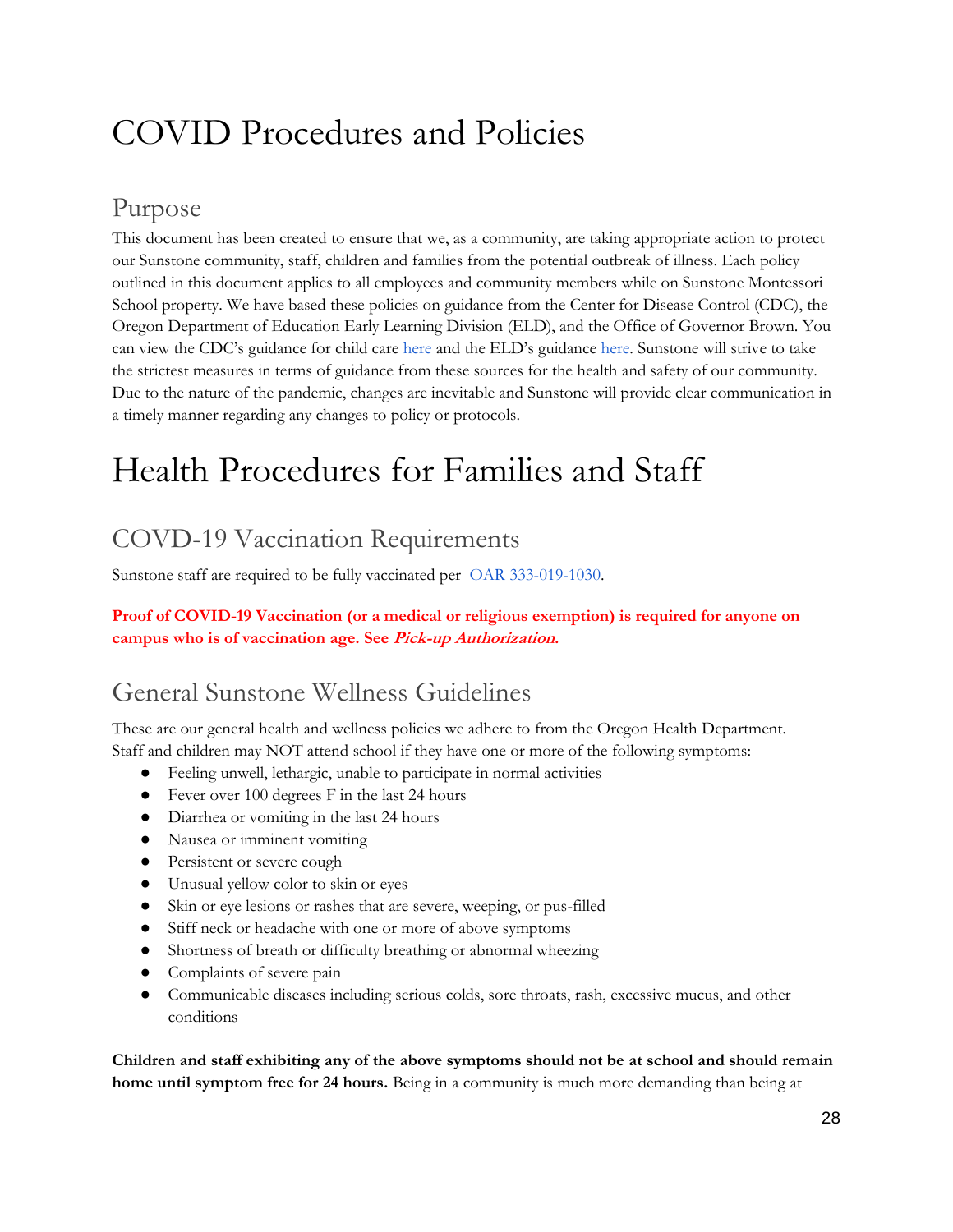home. A child who seems well at home may deteriorate quickly at school, requiring an early pickup. Children who are unable to participate in normal class activities or outdoor play time should be kept home, and may be sent home at the discretion of your child's Guide.

In addition, the Health Department maintains a list of daycare-restricted diseases including chickenpox, scabies, and staph and strep infections, in which cases we must exclude the child and notify the Health Department of any outbreak.

#### **Additionally, any child or staff member, regardless of vaccination status, that exhibit COVID-19 symptoms including new loss of taste or smell, fever, new cough, or shortness of breath in the last 10 days cannot be onsite.**

- New cough means out of the ordinary for this person e.g., not typical asthma, allergies.
- Fever means 100.4 degrees Fahrenheit or more, without the use of fever-reducing medication.
- Exclusion from the program should be for 10 days after onset of symptoms and 24 hours after both fever and cough resolve, without the use of a fever reducing medication. If needed, consult with the Local Public Health Authority for additional guidance.
- The 10-day exclusion period can be shortened:
	- o If an individual with symptoms of COVID-19 tests negative at any time during the 10-day period. They can return to the child care program 24 hours after resolution of cough and fever without the use of fever-reducing medication.
	- o If an individual's only symptom is fever and is advised by a medical professional they can return to the child care program.
	- o Documentation from the medical professional is recommended. The person should be fever-free for at least 24 hours.
	- o A child who has received routine childhood vaccinations in the last 48 hours can return to care at the direction of a medical professional once they are fever-free. Documentation of vaccination from the medical professional is recommended.
- An unvaccinated staff member or child who is a close contact of an individual with presumptive or confirmed COVID-19 is required to be excluded in accordance with Oregon Health Authority rules for the 10-day exclusion period or the unvaccinated staff or child can get a COVID-19 test and may return if the test is negative. Unvaccinated staff or children must be excluded if anyone in their household has a pending COVID test. They may return once the household member receives a negative test result.

#### **Individuals who are experiencing COVID-19 symptoms but who have received their COVID-19 vaccine within the past three days:**

- If the individual has symptoms of fatigue, chills, muscle ache, joint pain, or redness these are likely vaccine side effects. If no fever is present, the individual may work or attend the program if they feel well enough to work. If fever is present, staff members should stay home until 24 hours fever-free.
- If the individual's only symptom is fever, the individual should stay home until 24 hours fever-free. If the fever does not improve in two days, the individual should see a health care provider and consider getting tested for COVID-19 as they may have been exposed prior to vaccination.
- If the individual has symptoms that include cough, shortness of breath, or loss of taste or smell, they will be excluded consistent with the recommendations above.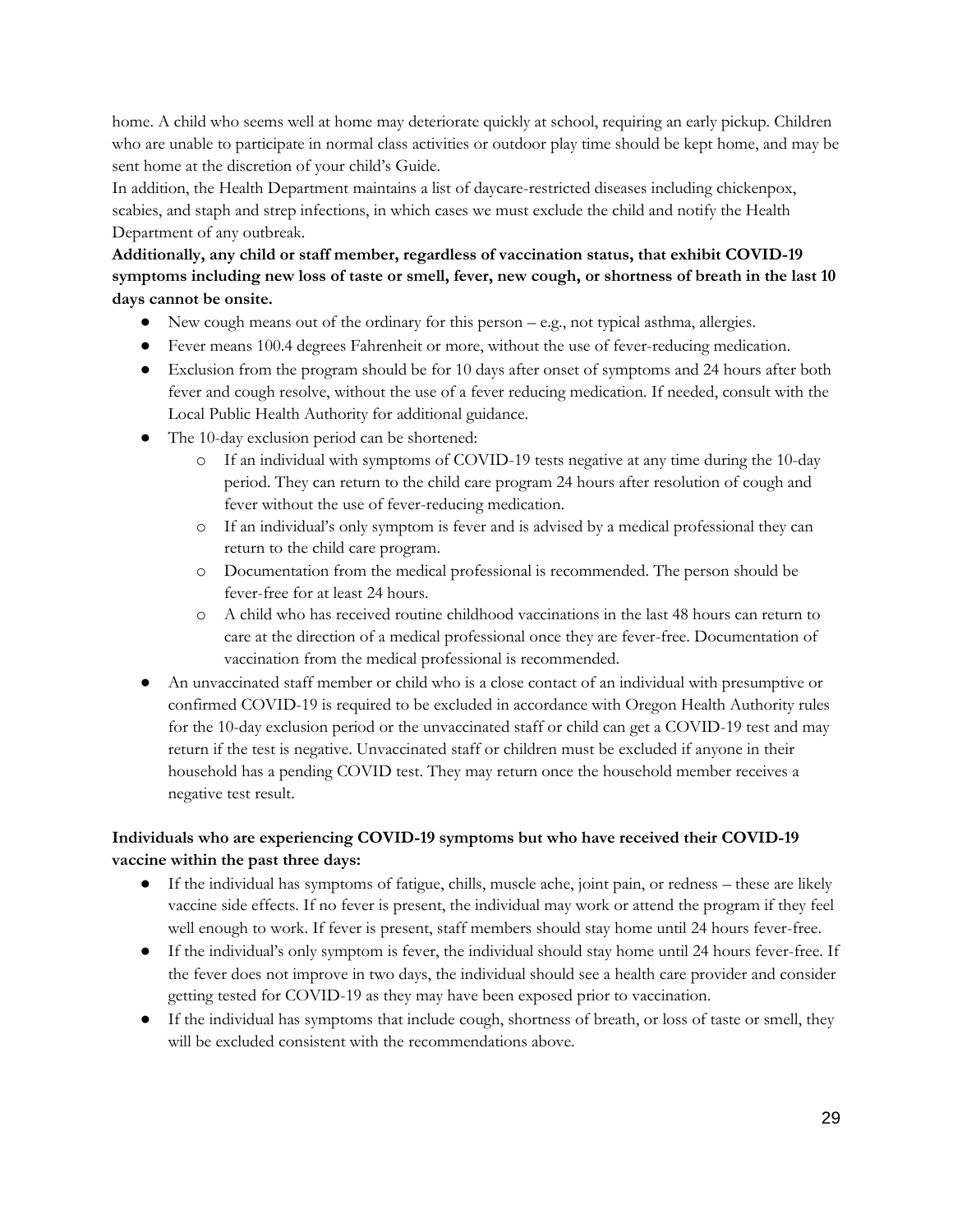#### **We are required to:**

- Exclude from the program any child or staff member who tests positive for COVID-19, regardless of vaccination status, for the time period specified in the rules adopted by the Oregon Health Authority under OAR 333, Division 19, in accordance with rules adopted by the Authority.
- Exclude from the program any child or staff member who is susceptible and who is exposed to COVID-19, for the time period specified in the rules adopted by the Oregon Health Authority, in accordance with the rules adopted by the Authority.
- Inform all families, staff, and individuals who enter the child care program that they should not enter if they are unvaccinated and have been exposed to a COVID-19 case.
- Notify the local public health authority immediately if anyone who has been on the premises of the program is diagnosed with COVID-19.
- Communicate, in coordination with local public health authority, with all families and other individuals who have been on the premises of the program in the past 14 days about a confirmed case of COVID-19.

#### **The three main preventative measures to be modeled and used at home and at school:**

- Wash hands often with soap and water.
- Cover coughs and sneezes with elbow or tissue, and follow any coughing or sneezing with hand washing.

# <span id="page-29-0"></span>Travel Quarantine Policy

If any non or partially-vaccinated members of your household (this includes regular caregivers) travel on a commercial boat, train, plane, or bus (such as Greyhound), then Sunstone requires the following procedure before students (or staff) in your household are allowed to return to Sunstone:

- EITHER all members of the household quarantine for 10 days after the return of the non or partially-vaccinated traveler(s), with no testing required.
- OR all members of the household quarantine until the non or partially-vaccinated traveler receives a negative COVID-19 test which must be taken 3-5 days after returning home.
- Additionally, this same quarantine policy applies if any non or partially-vaccinated members of your household travel via automobile, and/or interact with any non or partially-vaccinated persons outside of the Sunstone community bubble. (The Sunstone community bubble includes students and staff and their immediate household members, and regular caregivers to students who do not live in the household.)
- Quarantining is not required for vaccinated persons.

We will continue to monitor the COVID metrics and vaccination rates and inform you if/when there is any change to our Travel Quarantine Policy. Until then you can assume that it is in effect. Please feel free to contact Cathy with any questions and thank you for your commitment to the health and safety of the entire Sunstone community.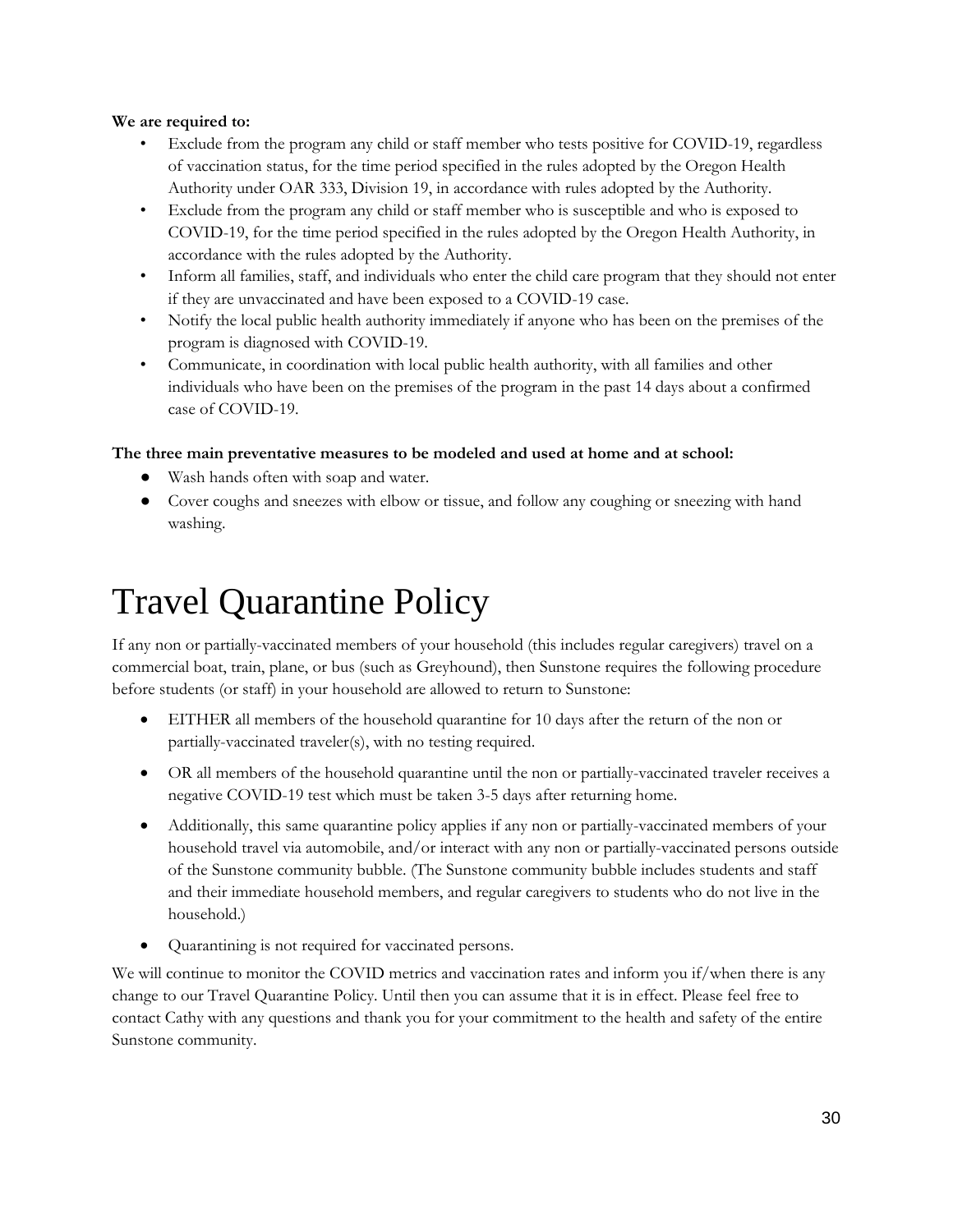# <span id="page-30-0"></span>Protocol if a Child Gets Sick or Exhibits Symptoms While at Sunstone

If a child exhibits any symptoms of illness they will be taken to a designated room to be isolated and Sunstone will contact the child's guardian for immediate pick up.

**Children exhibiting cough, fever (temperature of 100.4 degrees or higher) or chills, shortness of breath, difficulty breathing, or a new loss of taste or smell have two options:**

- Get a COVID-19 test. Elementary children who have parental consent can administer a COVID-19 test here on-site at Sunstone. Toddler and Children's House children will need to go to a practitioner for testing.
- If the test is negative, children stay home for 24 hours after resolution of symptoms, UNAIDED BY MEDICATIONS.
- If the test is positive, we will immediately contact the designated health authority for next steps and follow their guidance.

OR

● If not tested, children will stay at home for a minimum of 10 days after onset of symptoms and for 24 hours after resolution of both fever and cough UNAIDED BY MEDICATIONS.

**Children who exhibit other symptoms of illness** (muscle pain, headache, sore throat, nausea, new nasal congestion, rash, conjunctivitis/excessive eye discharge, excessive mucus, runny nose, vomiting diarrhea, and other conditions) in the absence of cough, fever, chills, shortness of breath, and/or a new loss of taste or smell, must be kept at home until they are symptom-free without medication for **24 hours.**

# <span id="page-30-1"></span>Behaviors and Health Risk Prevention

As stress and trauma increase during the time of COVID-19, Sunstone staff anticipate more challenging and dysregulated behaviors for many children. Implementing and communicating predictable routines and procedures will be very important for all of the children and adults. Taking the time to review the new procedures with your children will help them maintain a sense of psychological safety. Due to the need for increased, strict health and safety guidelines and Sunstone's reduced number of staff, we will be implementing the following policy:

- For the safety of all those in the community, any behaviors that put the health of other children or staff at risk during this time will result in a call to guardians for immediate pick-up. This may include spitting, biting, removing masks from staff member faces or any behaviors that increase the risk to our staff or impacts the ability to maintain a safe environment for the children and our Sunstone community.
- An assessment meeting will be scheduled with the Head of School or another member of the admin team and guardians before a child may come back to school.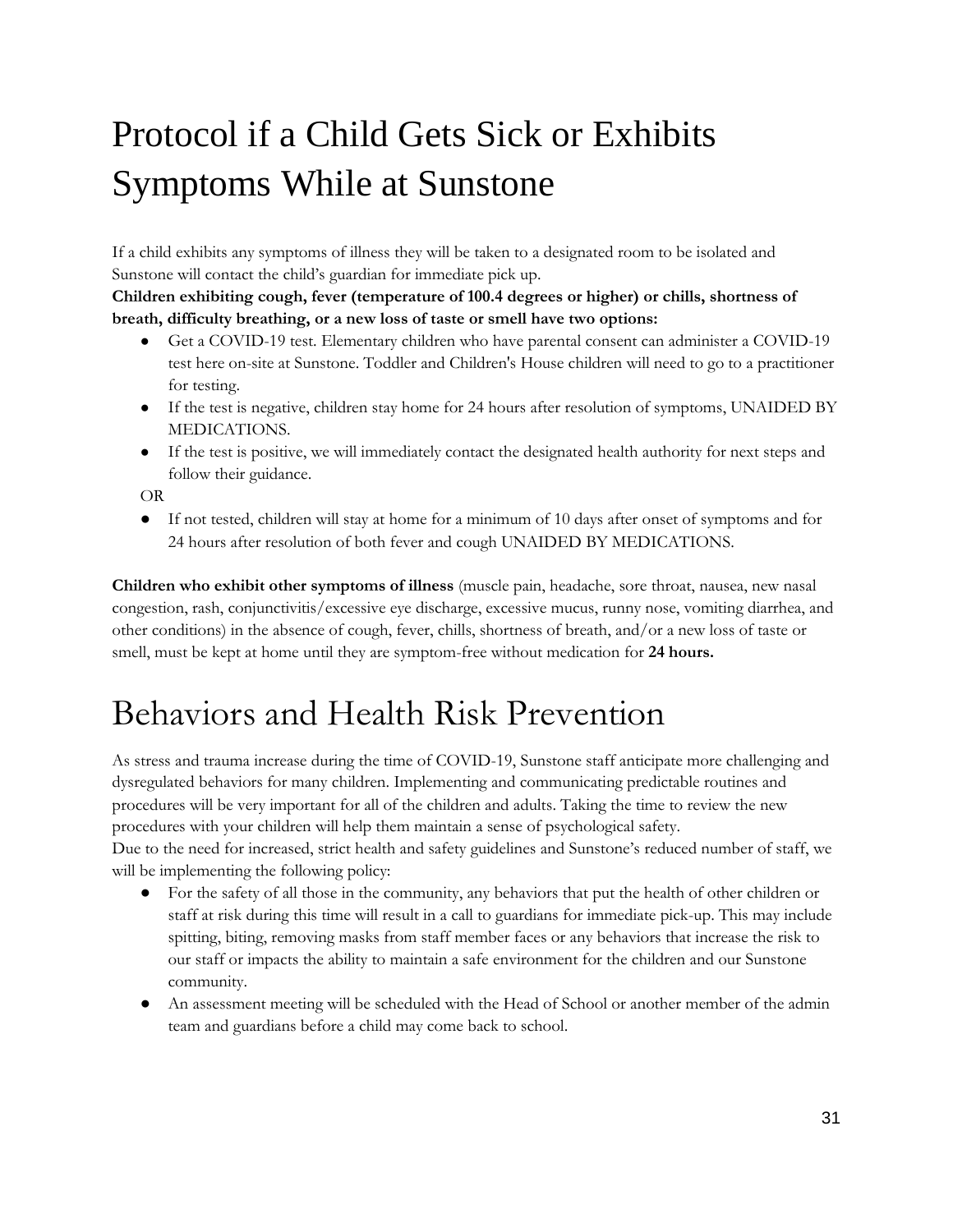## <span id="page-31-0"></span>Face Coverings

We have based this policy on guidance from both the Center for Disease Control (CDC) and the Oregon Department of Education Early Learning Division (ELD). You can view the CDC's guidance on face coverings [here](https://www.cdc.gov/coronavirus/2019-ncov/prevent-getting-sick/diy-cloth-face-coverings.html) and the ELD's guidance [here.](https://oregonearlylearning.com/COVID-19-Resources/For-Providers) Sunstone will strive to take the strictest measures in terms of guidance from these sources for the health and safety of our community.

#### **Expectations for Face Coverings at Sunstone For Adults:**

All adults, staff members, family members and visitors are required to wear a face mask while on campus.

- Parents are required to wear face masks.
- All staff members will wear a face mask at all times.
- Staff members have each been provided dual-layer copper fiber masks.
- Staff members are encouraged to take breaks outside away from colleagues and children to remove their masks when needed.

#### **Expectations for Face Coverings at Sunstone for Children:**

- We acknowledge guidance varies on the topic of children and the ability to wear a face covering effectively. Sunstone requires that families provide **all children aged 3 years and older** with masks. Children who are 2 years old can wear a mask if they are able to take them off themselves and if they are able to tolerate them.
- The OCC criteria for wearing masks dictate that the children need to be able to put on and take off the masks themselves, avoid touching them as much as possible, and replace the mask when soiled or wet. We will observe the children and support them with grace and courtesy lessons to help them be successful wearing their masks.
- Face coverings must be worn at all times except for eating, drinking, and napping..
- We recommend **3 clean masks be sent each day**.
- Each classroom will set up a designated space for each child to place their masks while eating, drinking, or napping.

### <span id="page-31-1"></span>Sanitation

Sunstone will be following these [Cleaning and Sanitation Guidelines](https://oregonearlylearning.com/wp-content/uploads/2021/05/WEB_Updated_Version2.0_Health-and-Safety-Guidelines_ENGLISH.pdf) as outlined by the ELD and CDC.